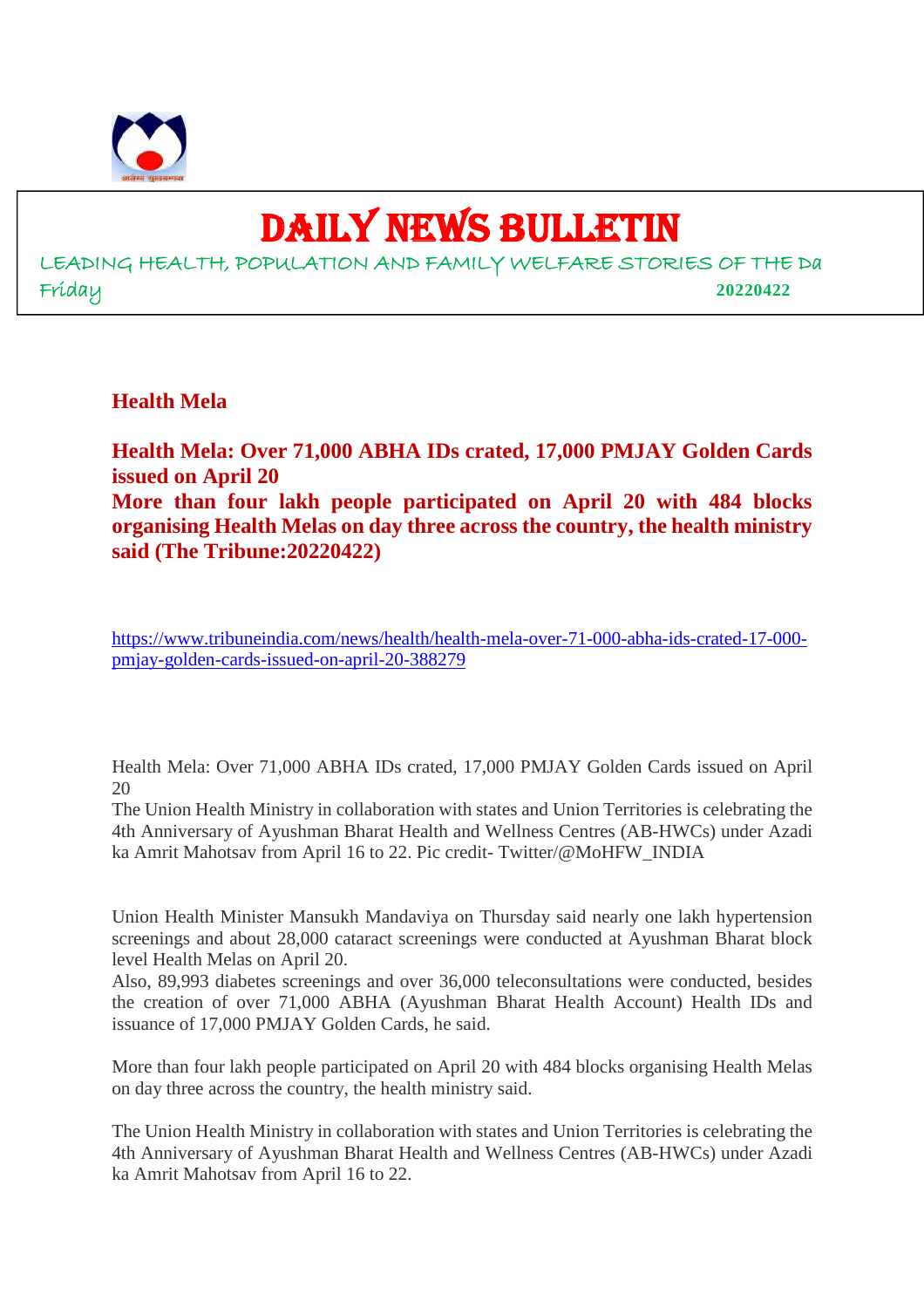From April 18-22, Block level Health Melas at more than one lakh AB-HWCs in at least one block in each district of the state and UT are being organised.



#### **Unhealthy packaged food**

**7 in 10 Indians in favour of 'warning sign' on unhealthy packaged food: Survey**

**There has been a significant rise in consumption of junk food, especially, packaged and processed food, among Indians over the last two decades (The Tribune:20220422)**

https://www.tribuneindia.com/news/health/7-in-10-indians-in-favour-of-warning-sign-onunhealthy-packaged-food-survey-388259

7 in 10 Indians in favour of 'warning sign' on unhealthy packaged food: Survey Photo for representational purpose only. iStock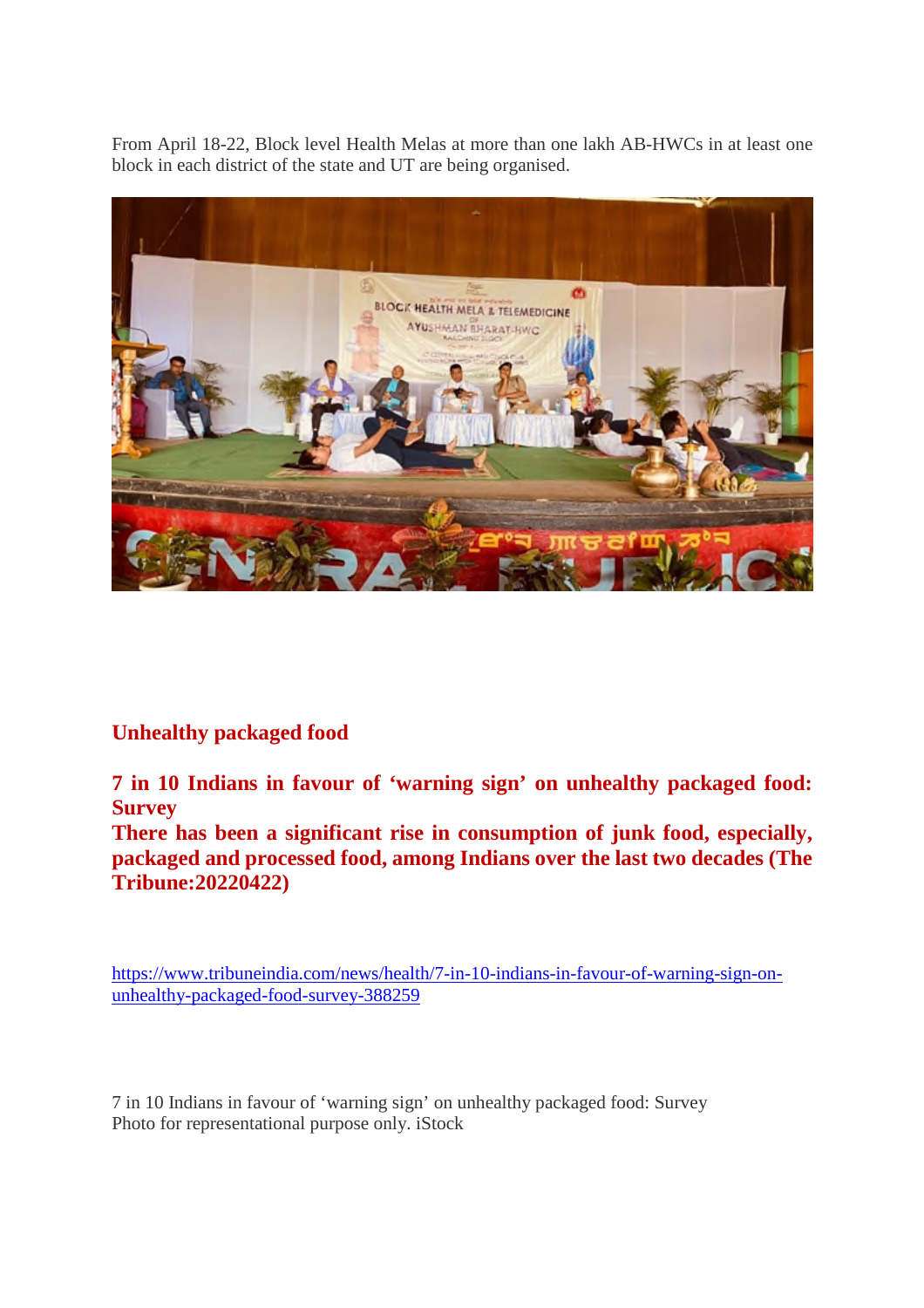Seven out of 10 Indians are in favour of a "red warning sign" on packaged food containing high fat, sugar, and salt, according to a new survey.

The study conducted by Local Circles, a community social media platform, showed 31 per cent of the 11,439 consumers are in favour of a "red warning sign" on such packaged products.

Another 39 per cent said that in addition to the red sign, "there should be a green or orange sign on healthy products" while 20 per cent said every product should have a star rating based on its contents.

Only 8 per cent of the respondents said that "none of the above is needed, packaged food products must continue to be sold without any warnings or signs".

There has been a significant rise in consumption of junk food, especially, packaged and processed food, among Indians over the last two decades.

This has led to an adverse effect on public health as most of these foods contain a high amount of sugar or salt and bad fat ingredients, which result in an increase in non-communicable disease (NCDs) like obesity as well as rise in conditions, such as diabetes and heart disease.

It is estimated that nearly 5.8 million people in India die due to NCDs every year.

One of the solutions to address this fast-growing problem is the introduction of regulations that will help consumers make informed choices when they are planning to consume processed foods, the survey said.

People should be able to distinguish between packaged and processed foods and the one that contains a high amount of salt, sugar, fat (HFSS) content, it said.

#### **Have liver-healthy food & exercise daily, says expert**

#### **Have liver-healthy food & exercise daily, says expert (The Tribune:20220422)**

https://www.tribuneindia.com/news/amritsar/have-liver-healthy-food-exercise-daily-saysexpert-388215

Have liver-healthy food & exercise daily, says expert Photo for representational purpose only.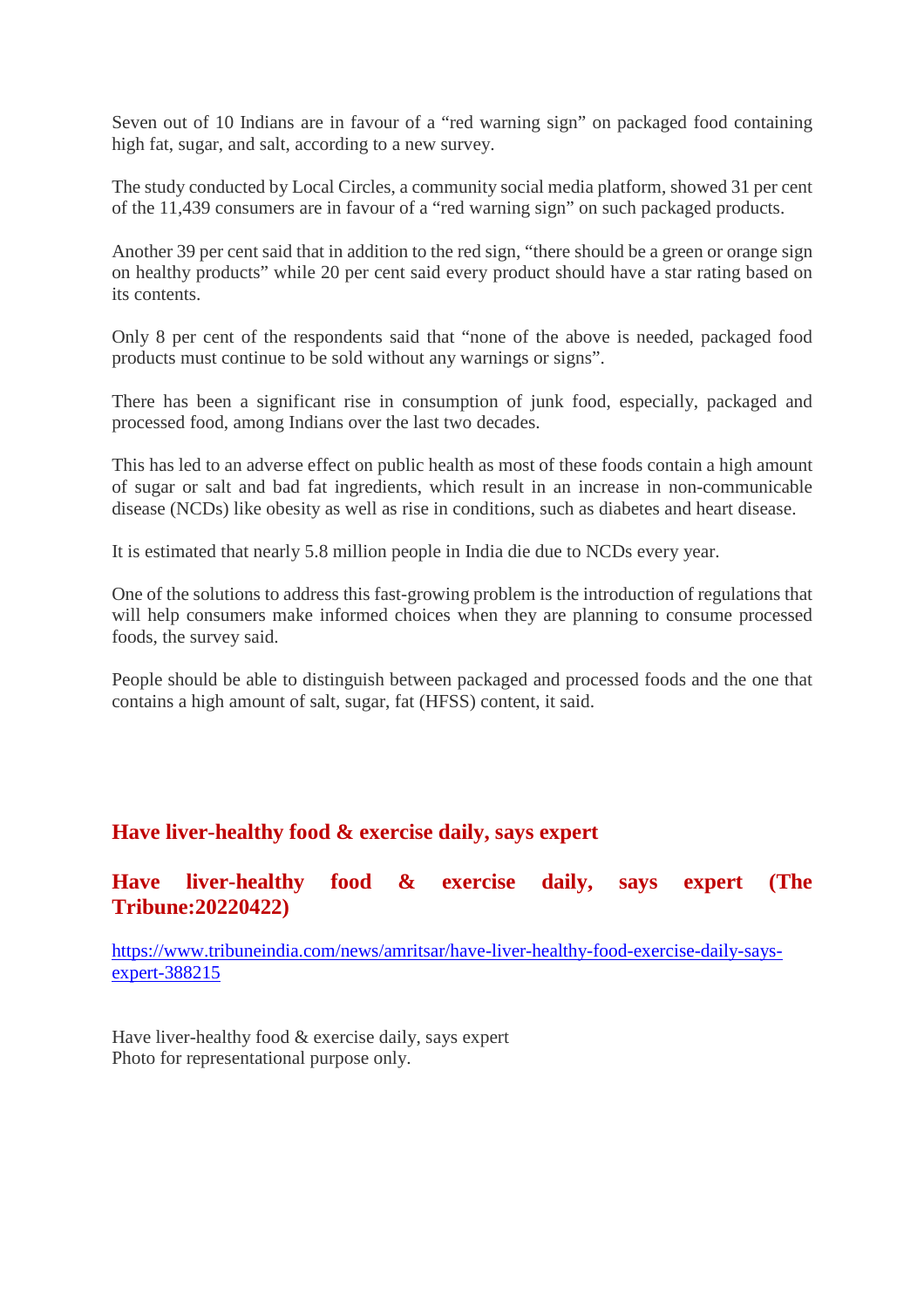

Guru Nanak Dev University organised an event to raise awareness about liver related diseases to mark World Liver Day here on Tuesday.

A session on liver health was organised in collaboration with GI Rezdezvous and GLF, Chandigarh. This event was jointly coordinated by UGC-Human Resource Development Centre and Health Centre of the University.

The event was presided over by the VC Jaspal Singh Sandhu. Dr Sandhu discussed the need of liver health awareness. He called upon the youth to have liver-healthy food and exercise routinely.

Eminent scholars attended the session and spoke about liver health. Dr Inderbir Singh Nijjar, MLA South, stressed on the need to take good care of one's liver and Dr Ajay Gupta, MLA Central, also spoke about how to keep one's liver healthy.

Key note speaker Dr Arke De, Nodal Officer, National Virus Hepatitis Control Programme, Department of Hepatology, PGIMER, Chandigarh, spoke on the importance of healthy liver for survival. —

#### **Booster Shot**

#### **All adults in Delhi to get free booster shots: Govt (Hindustan Times: 20220422)**

https://epaper.hindustantimes.com/Home/ShareArticle?OrgId=224d3c192b5&imageview=0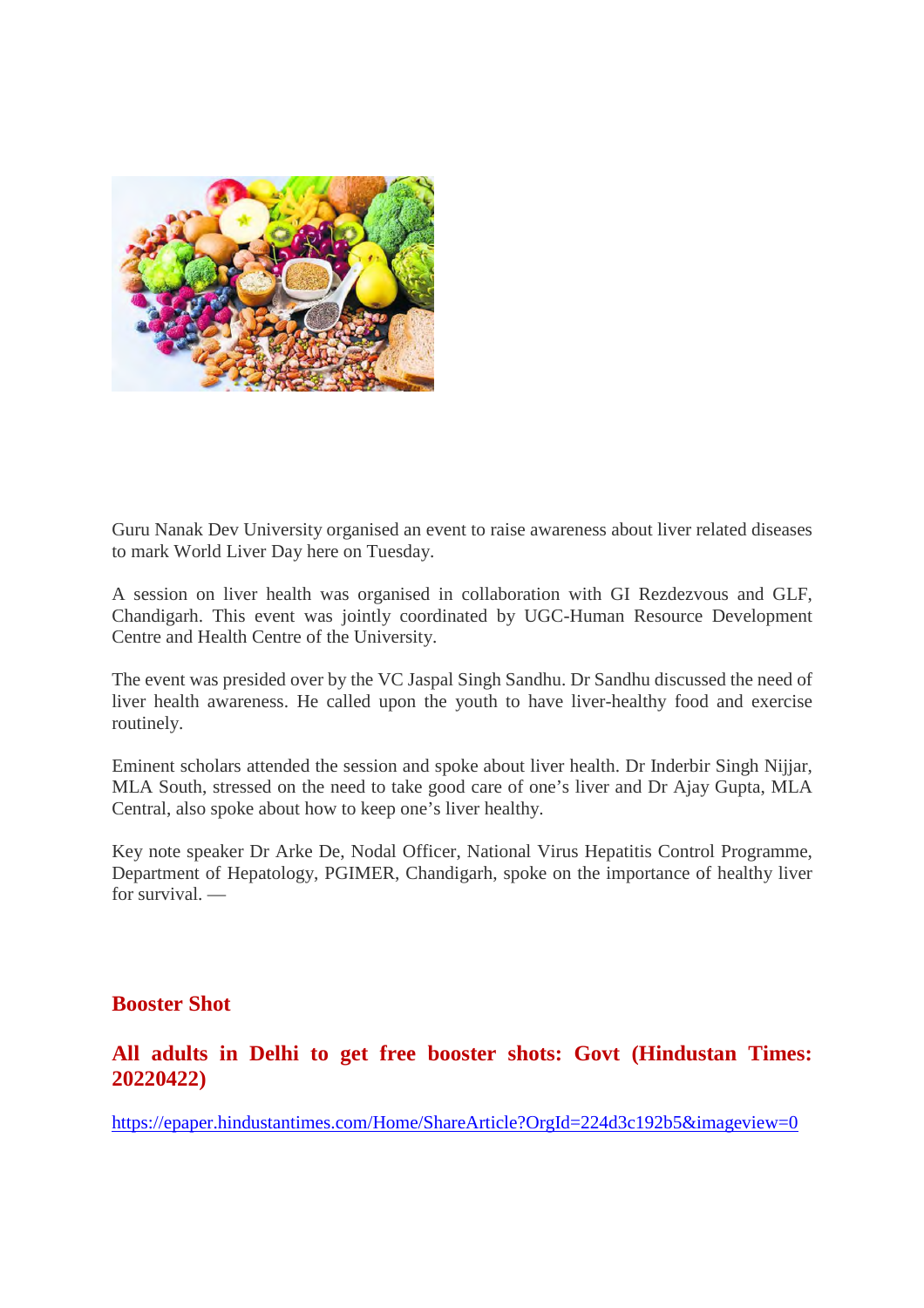The Delhi government began administering booster doses to those under the age of 60 for free on Thursday, a move that means that all adults in the national capital can now get their third shots free of charge at centres run by the state government.

# Minor drop in new intections

Thursday's new cases marked a minor fall from the numbers witnessed on Wednesday, when there were 1,009 new Covid-19 cases in the Capital



Third shots, or precaution doses, are free by the central government only for people above the age of 60 and those in health care and high-risk jobs such as police.

On the first day of the free boosters, 10,901 people in the 18-60 age group got the free shots at government-run vaccination centres, while 3,342 people paid for their doses at private facilities till 5.30pm, a Delhi government official said.

"In order to give the benefit of precaution dose to all eligible beneficiaries in Delhi, the same will be available for 18 to 59 years' age group, free of cost in all government Covid vaccination centres from April 21," stated an order issued by Dr Monika Rana, director, Directorate of Family Welfare of the Delhi government.

A senior health department official said the decision was taken since the Delhi government wants all adults to have access to free doses, which the Union government offers only to those aged 60 and above.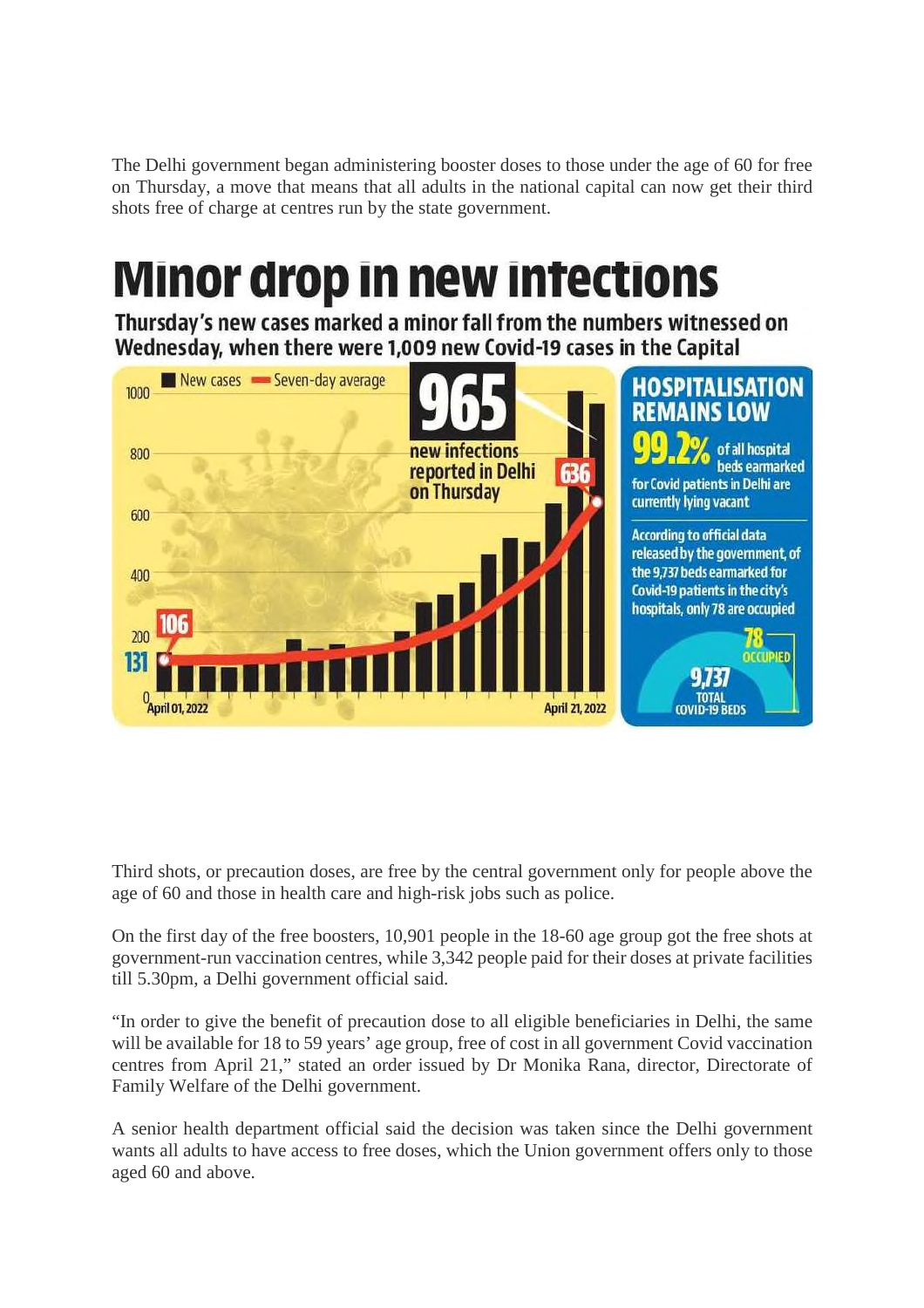Around two million people are currently eligible to take precaution doses as long as it has been more than nine months since they completed their primary vaccination (when they took their second dose).

The administration of precaution doses began across the country on April 10 and the response was slow initially in the national capital but has gradually picked up.

As on Thursday night, a total of 612,906 precaution doses have been administered in the national capital since then.

Around 500-600 session sites at various government facilities are open, while private ones offer 80-100 session sites, said the official quoted above, who asked not to be named.

The government has made necessary changes in Co-WIN for Delhi which will offer both online appointment and walk-in appointment for the jab, an official said.

"It is not necessary to register any citizen afresh for administration of precaution dose. The vaccinator will locate the existing vaccination record of the beneficiary, verify the records and match them with the identity of the beneficiary, confirm from the citizen if the information available on the Co-WIN system is correct, and after the successful verification, administer the precaution dose," said a district immunisation officer who supervises the vaccination programme at the district level, asking not to be named.

As per central government rules, people will be allowed to take a third dose of their primary vaccination course only – in other words, those vaccinated with Covishield for their first and second doses will be allowed to take the same dose for their third ones.

Health experts have underlined the significance of precaution doses since immunity wanes six months onwards.

Dr Jugal Kishore, head of the department of community medicine at Safdarjung Hospital, said: "Since Covid cases are once again rising, it is important that every eligible person should take booster doses of Covid vaccine at the right time. It will safeguard people especially those who have co-morbidities."

"Meanwhile, precautions against Covid-19 usually called as non-pharmacological measures such as social distancing, use of mask, hand washing with soap or sanitizer, good hygiene. These steps are decreasing the load of virus going to human body," Dr Kishore added.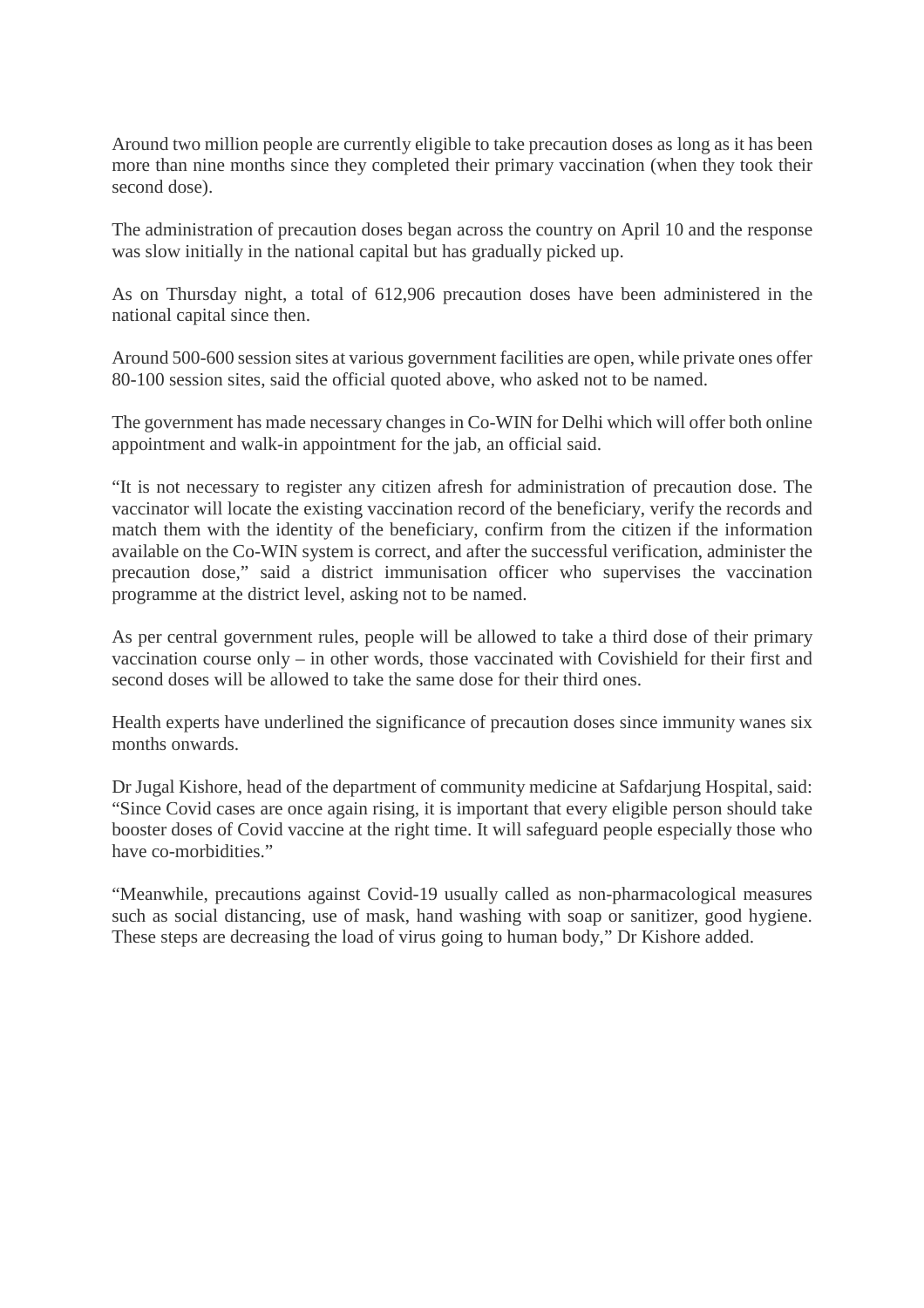#### **Omicron offshoot**

#### **How concerning is Omicron offshoot? (Hindustan Times: 20220422)**

https://epaper.hindustantimes.com/Home/ShareArticle?OrgId=22446dc549b&imageview=0

: Recent reports suggest some labs in Delhi have detected a new Omicron family variant, the BA.2.12.1, triggering concerns that it could be linked to the rise in cases being recorded in the Capital.

Experts say that panic over these detections may be premature, and while there are Omicron variant sub-lineages with growth advantage over their predecessor, this is largely expected and represents a typical evolutionary trajectory.

A reason for concern could be if the Sars-CoV-2 takes more surprising strides, like it did when it mutated into the Alpha, Delta and Omicron variants, changing in a way that could make it significantly more transmissible or resistant, or give it an ability to cause more severe illness.

The BA.2.12.1, however, does not fall in this category. Being an Omicron derivative, it has only two additional mutations from its predecessor BA.2 (denoted by the letters S704L and L452Q) in its spike protein.

The US CDC believes this variant and another similar Omicron offshoot BA.2.12 (this only has the S704L mutation, not the L452Q), may be contributing to an increasing number of new cases in parts of US.

There are two other Omicron family variants, BA.4 and BA.5, which seem to be causing most new cases in parts of South Africa. These have three changes from the BA.2 variant. The number of changes in all of these sub-lineages is far less when compared to the over 50 changes between Omicron and the ancestral virus seen first in Wuhan.

"This sort of accumulation of mutations that drive further host adaptation and antigenic drift is my general expectation for evolution in the coming months. It's possible we may have additional 'Omicron-like' events, but my baseline is this steady 'flu-like' scenario," said Trevor Bedford, scientist at the Fred Hutch Cancer Research Centre, whose team maintains the virus database Nextstrain, in a tweet on April 19.

A member of the Indian Sars-CoV-2 Genomic Consortium (Insacog) made a similar assessment. "It is an RNA virus that keeps mutating; last year also there were several mutations but our focus was on Delta and the rest were inconsequential in comparison as they did not pose a threat in terms of severity. We will wait and see how this goes," this person said, asking not to be named.

In other words, there is not enough evidence yet that BA.2.12.1 or the BA.2.12 are significantly worse than the BA.2, which spread widely across India in the months of January and February during the Omicron-fuelled third nationwide wave. In fact, data from virus information repository GISAID analysed by outbreak.info shows that the BA.2.12 was the second most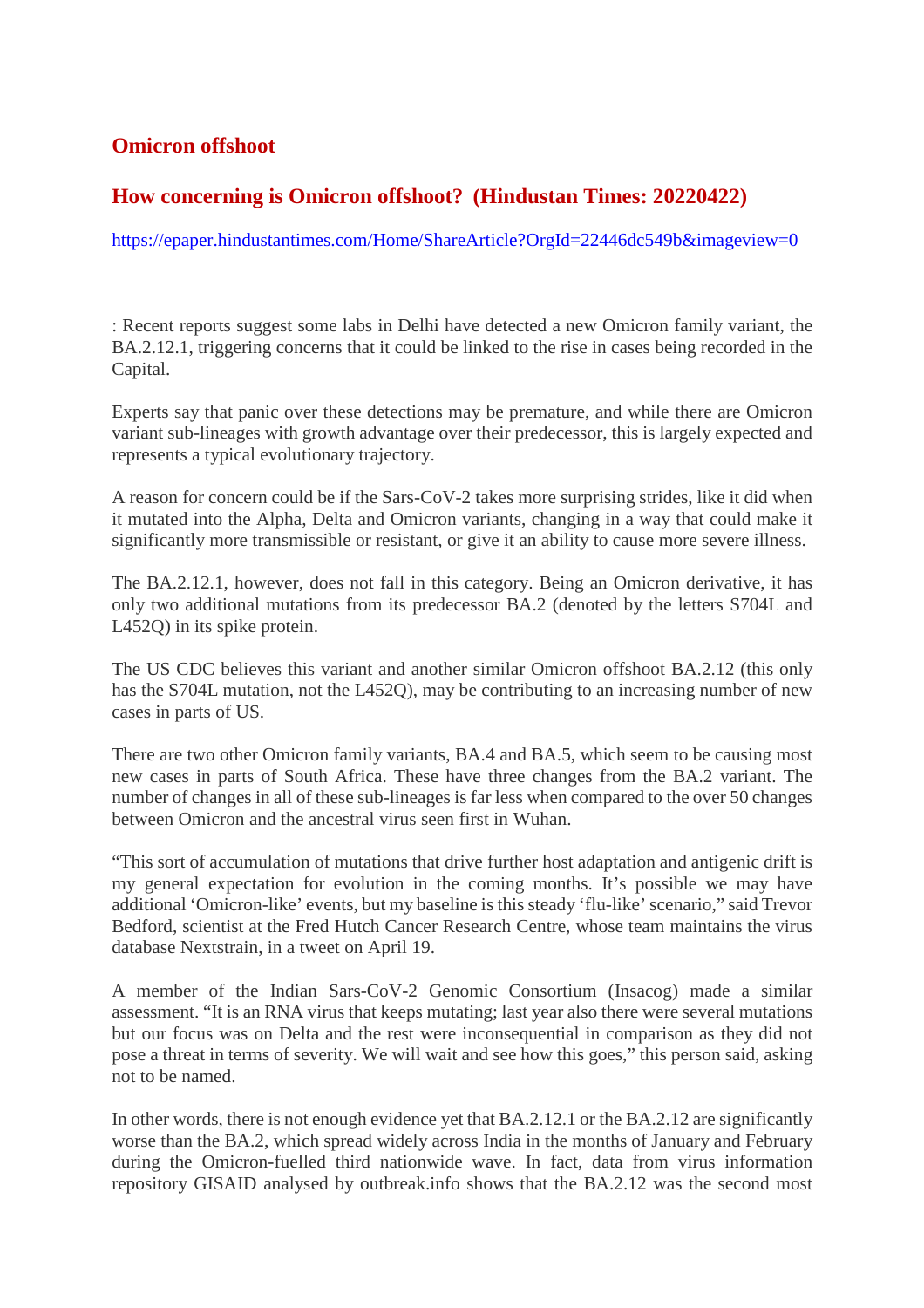commonly found variant in India at 37% -- during this period, there have been no worrying spikes.

Experts are still watching the situation and are focussing on correctly classifying sequences. "We need to wait for some more time; at least a week or so before anything can be said conclusively. For now, we can say it is largely BA.2 in circulation in India," the Insacog member added.

#### **Omicron (The Asian Age:20220422)**

http://onlineepaper.asianage.com/articledetailpage.aspx?id=16313843

# New Omicron found in Delhi samples

**AGE CORRESPONDENT** NEW DELHI, APRIL 21

sublineage Omicron BA.2.12 has been detected in a majority of the samples sequenced from Delhi in the first fortnight of April and it could be behind the recent surge in Covid-19 cases in the city, sources said Thursday. However, an Indian SARS- $CoV-2$ Genomics Consortium (INSACOG) source has claimed that Omicron variant derivative BA.2,12,1 has also been found in a few samples in Delhi which is said to be contributing to the recent rise in cases in the US.

But officials have not confirmed that it indeed was found in some samples in Delhi.

AN INDIAN SARS-CoV-2 Genomics Consortium (INSACOG) source has claimed that Omicron variant derivative BA.2.12.1 has also been found in a few samples in Delhi

An official source said, "New sub-variants BA.2.12 (52 per cent samples) and BA.2.10 (11 per cent samples) are showing high<br>transmission and have been found in over 60 per cent of the total samples from Delhi sequenced recently."

"The BA.2.12 variant appears to have a growth advantage of about 30% to 90% per week over BA.2 (Omicron)," the source

**MEANWHILE,** 

Precautionary dose to be available for free to all eligible beneficiaries of 18 to 59 years age group in all government Covid-19 vaccination **Centres in Delhi** 

added.

Meanwhile Precautionary dose to be available for free to all eligible beneficiaries of 18 to 59 years age group in all government Covid-19 vaccination Centres in Delhi. The Arvind Keiriwal government's order - expected for a while - came this evening, as the national capital witnesses an uptick in Covid cases.

Over 300 samples have

been genome sequenced in Delhi in the first fortnight.

The official said the same sub-variants more or less have been found in samples sequenced in neighbouring districts in Uttar Pradesh and Haryana.

Explaining the surge in Delhi, a senior scientist said Omicron's reproductive number is 10 which has the highest transmissable level so its derivatives will also have same transmissability and will spread in absence of hand hygiene, social distancing and masks.

Officials said that top five states in terms of new cases reported are: Delhi (1009), Haryana (3103), Uttar Pradesh  $(1684),$ Maharashtra (1625) and Mizoram 103.

#### **Food Security (The Asian Age:20220422)**

http://onlineepaper.asianage.com/articledetailpage.aspx?id=16313903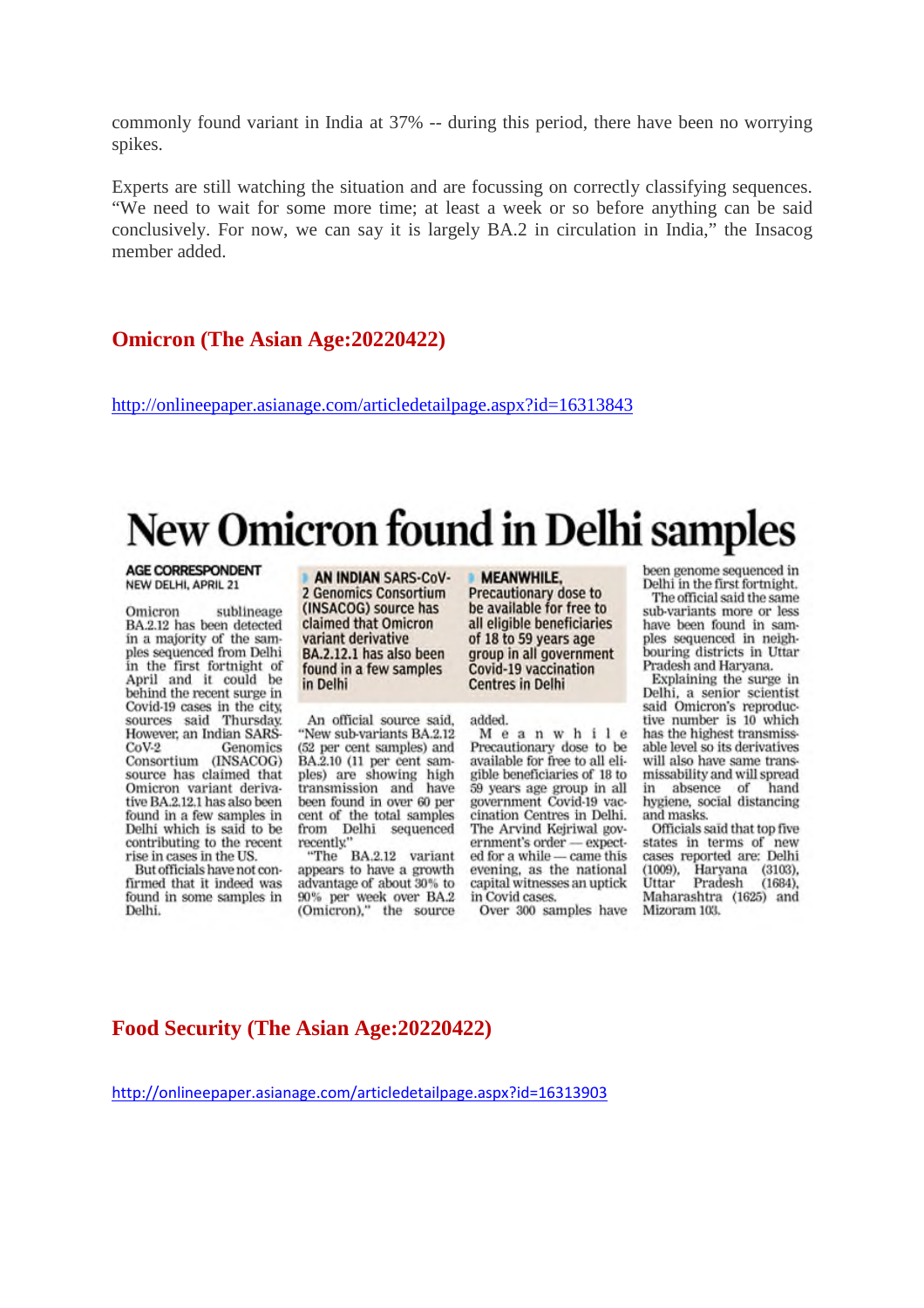

2 ways to rebuild<br>food security in<br>India after being<br>hit during Covid

 $\mathbf{H}^{\text{bad}}_{\text{act}}$ 

The writer can be re<br>Possmoushka@segn

### Food Impact (The Asian Age: 20220422)

http://onlineepaper.asianage.com/articledetailpage.aspx?id=16313901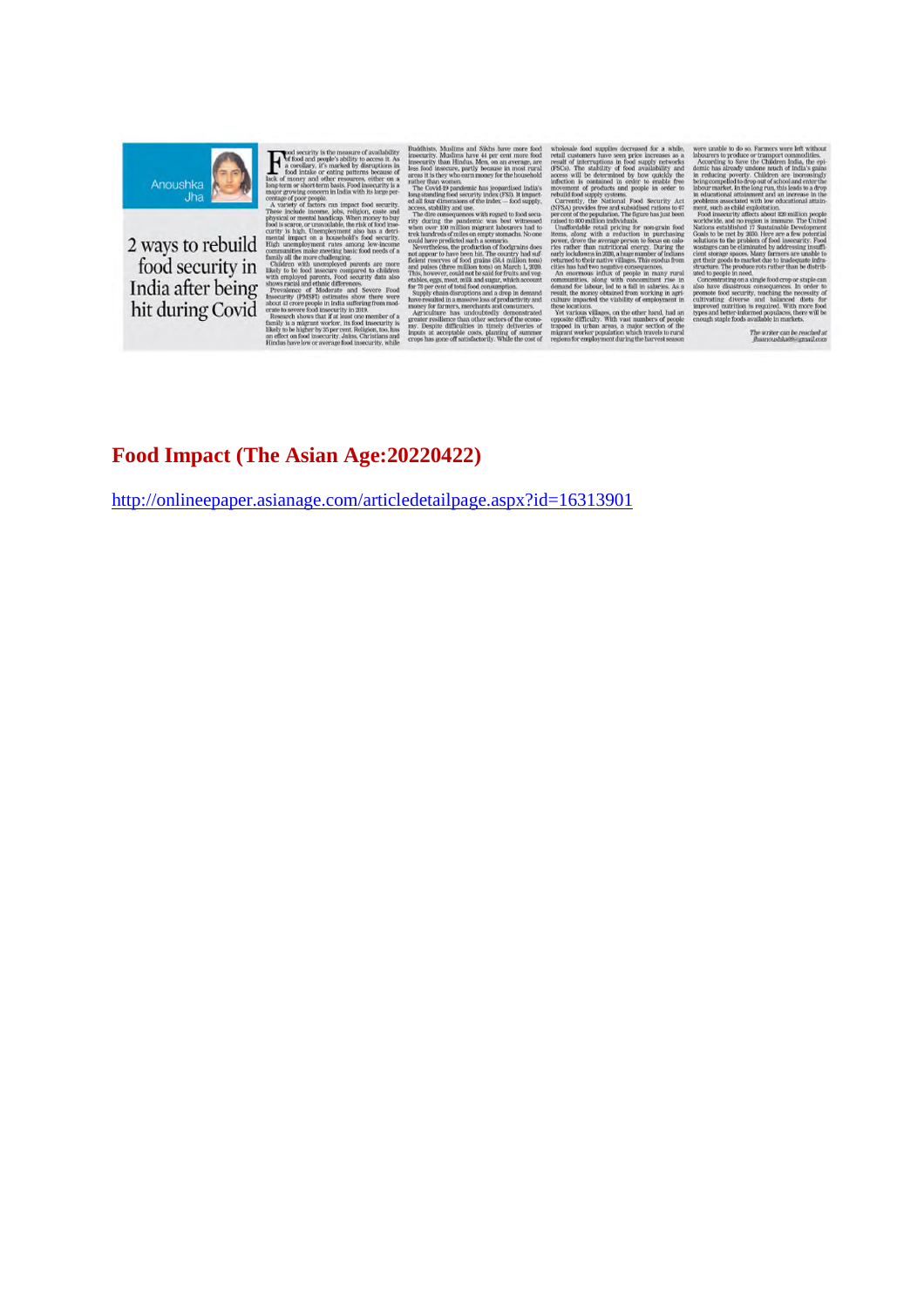# It's time to talk about food and impact of rising prices



ll food stories are not necessarily about culinary fantasies. Many of them pivot around what to cook when cash is scarce and when almost everything available in the market seems to costs a lot more.

There are days when Angoori Devi, a paratha<br>seller in Lal Gumbad Basti, eats just a chapati with salt<br>and a little pickle "That is<br>all I can afford. That is what poor people do," she says. The basti is a stone's throw from tree-lined<br>Panchsheel Park, one of the toniest neighbourhoods in South Delhi.

Angoori Devi doesn't know what "consumer food price inflation' means. Nor is she following the trajectory of the ongoing Russian invasion of Ukraine -- the Western sanctions in place, their critical impact on global supply chains and their long shadow on people like her. She is not aware that retail inflation has climbed to a 17-month high in March to 6.95 per cent, driven largely by the soaring prices of everyday food items.

But she knows that her regular customers buying much less and that the rising price of vegetables, LPG cylinders, cooking oil and many other things are making everyday life ext-<br>remely tough. "People are ordering less. Earlier, my lunch-time customers would ask for two to three parathas, along with a side dish of seasonal vegetables. Now, more and more people are asking for just one paratha with pickle on the side", the 70-year-old widow tells me as she serves a ten-rupee paratha with potato stuffing.

These are hard times for people like paratha seller Angoori Devi who are grappling with soaring prices. She cannot charge

through a rough time. A driver, a regular at her<br>paratha stall, says he did<br>not get paid during the<br>lockdown months, has<br>exhausted his savings and now must cut down on expenses to meet his commuting costs as fuel prices shoot up.

The Pradhan Mantri Garib Kalyan Anna Yojana (PMGKAY), the Central<br>government's free foodgrain scheme for the poor. offers five kilos of rice and wheat per person per<br>month. It has helped stave off starvation among mil-<br>lions of people. The bions of people. The<br>scheme, which is over and<br>above the entitlements<br>under the National Food Security Act, covers over 80 crore beneficiaries and has recently been extended till September this year.

A walk through some poor neighbourhoods in Indian cities, however, will tell you that nobody can live on just wheat or rice. You must have something more, even if it is just a slice of pickle or onion or a pinch of salt. When food costs more, many people have no choice but to eat less or eat cheaper, lower quality food. On top of that, it forces people to curtail many other essential expenses. Angoori Devi<br>has had to cut back on medicines.

Her neighbours tell me they are cutting down on milk for their children, and vegetables in their daily diet because there is just<br>not enough money. The 3,000-odd people who live in this slum typically eke out a living as daily wagers and are part of that amorphous space which sustains the Indian economy, and which is labelled the "informal sector". There are no written contracts and earnings are erratic. The lockdown months had led to a decimation of savings. Many families are<br>deep in debt. Young mothers worry about how they

As vegetables, milk and other food go out of reach, the dietary diversity is down further in a country where only 21 per cent of children aged between six and 23 months were fed an adequately diverse diet in 2016-18

has started.

While the poor with little savings and social protection are obviously the worst-hit, the middle and lower-middle classes are also impacted by the sharp uptick in food and fuel prices. Many have experienced job losses, a dip in their earnings and help-<br>lessly watched much of their savings evaporate.<br>Many are eating out far less frequently and cutting down on what they see as nown on what they see as<br>non-essential expenditure.<br>There is fear and uncertainty. All this will of<br>course have a knock-on effect on the economy.

Worryingly, things are<br>unlikely to dramatically<br>improve in the short run. Consumers should prepare themselves for even more pain on the price front in the coming months as many economists are warning about retail inflation becoming more broadbased and the impact of the Russia-Ukraine conflict continuing.

There are more troubling signs.

We must take on board climate change and our conversations about food must include the need to deal with extreme weather events. This means focusing more on forecasting such erratic and extreme weather and their likely impacts on agriculture,<br>industry and water management. Extreme variations in weather, for<br>example, has impacted the food platter in Kerala, with crop yields falling up to 33 per cent in recent decades. according to a study by the Centre for Water Resource Development and Management, Kozhikode.

Weather experts say the excessive heat this March has badly damaged India's wheat crop and the yield reduction may be 15-20 per

have gone down although it is still over 2.5 times the country's minimum operational-cum-strategic reserve requirements. Former Union finance secretary Arvind Mayaram<br>talks about the need to use "reserves judiciously to increase availability and cool the prices". Once the<br>price of grain begins to moderate, the sentiment of scarcity would also ease and there will less hoarding, he adds.

Amid the gloom, there are people welcoming the situation, sensing an<br>opportunity in wheat<br>exports from India. There is a sharp rise in global prices as a collateral effect of the Russian invasion of Ukraine.

But for ordinary consumers, it is a different story. Food prices make up almost half the inflation basket in India and food inflation poses a daunting challenge to the country's<br>nascent post-Covid economic recovery. Everyone except the super-rich is except the super-time<br>feeling the squeeze. As veg-<br>etables, milk and other<br>nutritious food go out of<br>reach, the dietary diversity is going down further in a country where only 21 per cent of children aged<br>between six and 23 months were fed an adequately diverse diet with four or more food groups, according to the Comprehensive National Nutrition Survey (2016 t0 2018). Low-cost junk food consumption appears to be on the rise. This can worsen malnutrition and impact India's children and their future.

Economic uncertainties impact what we eat. Economic solutions are<br>
very clearly needed. But<br>
there are also climate<br>
uncertainties. And our<br>
conversations about food must factor in more frequent erratic and extreme weather and their impact on food and nutrition security

So let us talk about food and seek meaningful solutions even as the country<br>grapples with heat waves and hate waves.

> The writer focuses on development issues in India and emerging economies. She can be reached at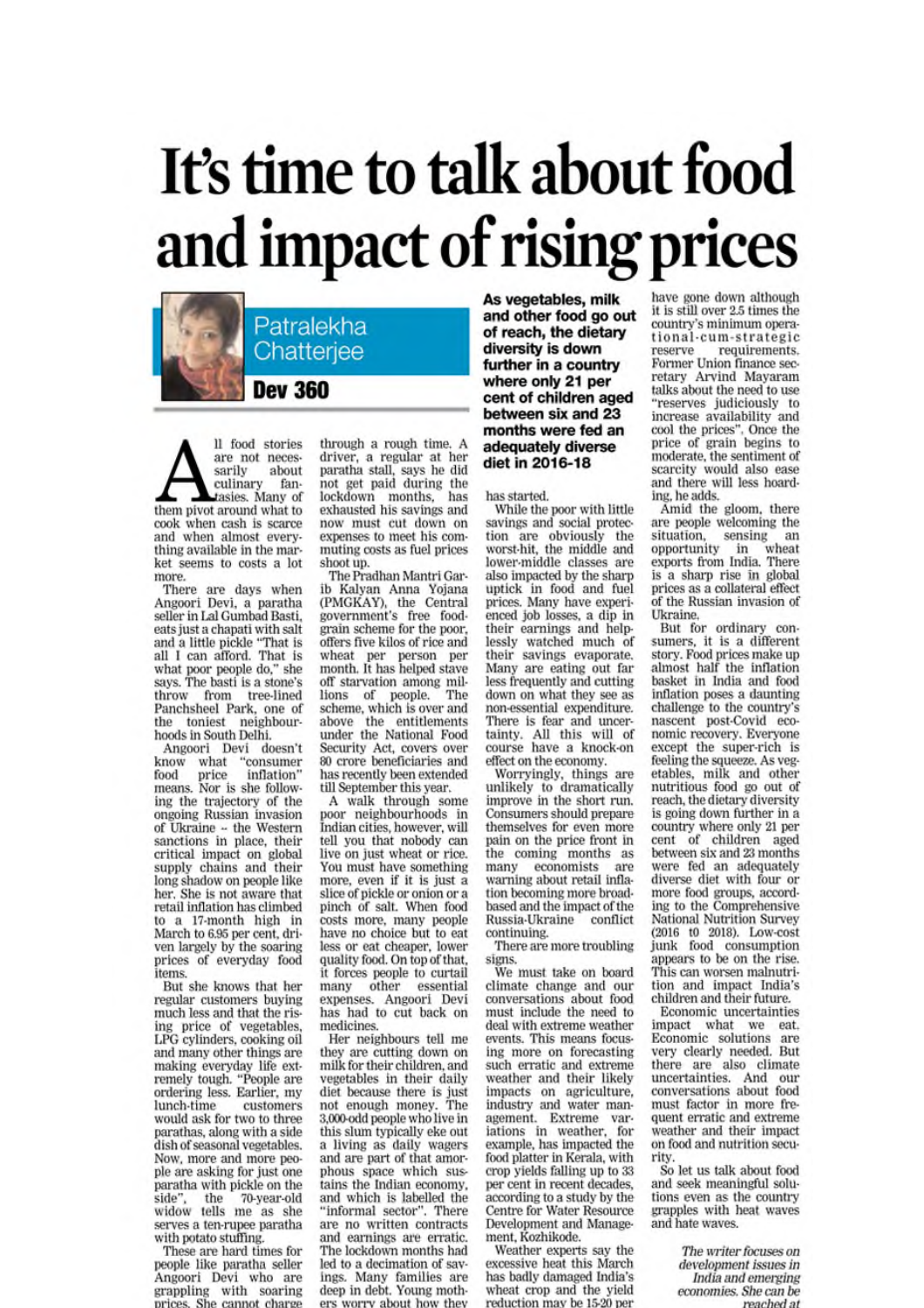#### **Fungal infection**

**As cases of fungal infection rise during summer, doctors share tips to stay safe**

**Fungal infections like ringworm athlete's foot, toenail fungus, yeast infections, and rashes in the genital area are a growing matter of concern. (The Indian Express:20220422)**

https://indianexpress.com/article/lifestyle/health/fungal-infection-cases-summer-doctors-tips-7877670/

fungalFungal infections are quite common in the summer (Source: Getty Images/Thinkstock) Summer not just aggravates gastrointestinal problems, fungal infections also become common during the season. And with the temperature set to further increase in the coming days, cases of fungal infections are also likely to shoot up, say experts. Hence, it is essential for everyone to take utmost care, follow good personal hygiene, wear loose cotton clothes, and seek prompt treatment.

ALSO READ |Explained: What is mucormycosis or 'black fungus' in Covid-19 patients, its symptoms and treatment

"Fungal infections like ringworm athlete's foot, toenail fungus, yeast infections, and rashes in the genital area can be a matter of concern. Dermatophyte infections are particularly common occurrences in summer. These contagious fungal infections occur on the feet (tinea pedis, or athlete's foot), or anywhere else on the body where sweat can easily accumulate, like under armpits or breasts (tinea corporis). Dermatophyte infections are also seen on finger and toenails. These infections lead to excessive itching, redness, and swelling in the affected areas," said Dr Tushar Parikh, chief neonatologist and paediatrician, Motherhood Hospital, Pune.

Summer season brings along various skin related problems including rashes (Source: Thinkstock Images)

The spike in fungal infections during summer is due to the hot and humid weather conditions and excessive sweating. A hot environment will encourage fungi growth, and hence skin dryness and prickly heat rashes are seen more.

ALSO READ |Fungal infections: Mucormycosis, candidiasis, aspergillosis common among Covid patients

"Fungal skin infections can be seen anywhere on the body. The commonly seen Tinea versicolor is a condition that causes lighter or darker patches of skin. It's caused by a fungus on the skin that grows out of control. Vaginal yeast infection happens due to the fungus Candida albicans which causes inflammation and irritation around the vagina," said Dr Pradeep Alate, Paediatrician, Apollo Spectra Pune.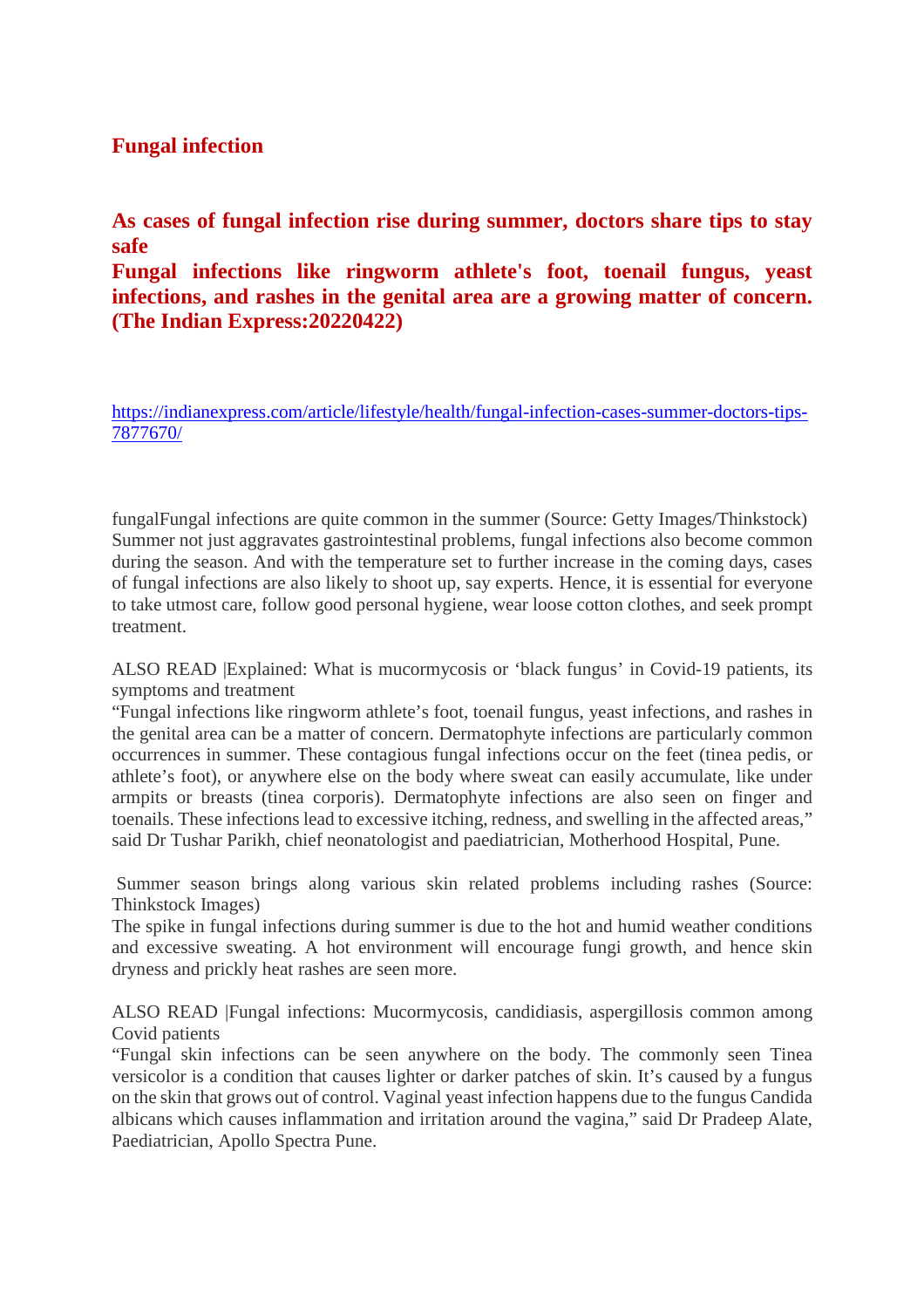Use medicated creams or lotions suggested by the doctor, and avoid steroid-containing creams. Complete the treatment course given by the doctor, wash clothes daily, and maintain good personal hygiene, and use antifungal soap and powder after consulting the doctor. Wash hands to prevent spreading the infection from one area to another. Don't share towels or clothing as they can spread the fungus. Avoid athlete's foot by changing socks every day," stressed Dr Parikh.

Dr Alate shared a few tips

ALSO READ |What patients with diabetes, cancer and kidney disorders need to know about black fungus

\*Avoid wearing tight clothes, jeans and shoes.

\*Keep nails short.

\*Don't wear sweaty clothes for a longer time.

\*Keep yourself dry.

\*Wear loose cotton clothes.

\*Do not use scented or chemical products on the infected area as they can cause irritation and rashes.

\*Avoiding processed foods to prevent fungal infections.

\*Besides, high sugar levels trigger infections and slow down the healing process. Include garlic in the diet owing to its anti-fungal nature.

\*Keeping the skin dry is important, particularly in areas like groin, armpits, and neck.

#### **First paediatric bone marrow transplant**

**Indian doctor performs UAE's first paediatric bone marrow transplant The patient has responded well to the treatment and will be discharged in a few days after a five-week stay at the hospital, which has advanced capabilities in adult and paediatric oncology as well as long-term and palliative care. (The Indian Express:20220422)**

https://indianexpress.com/article/lifestyle/health/indian-doctor-performs-uae-first-paediatricbone-marrow-transplant-7881535/

According to a statement released here, the procedure, conducted at the 400-bed multi-specialty hospital's Bone Marrow Transplant Unit, is the very first paediatric treatment of its kind to be performed in the country.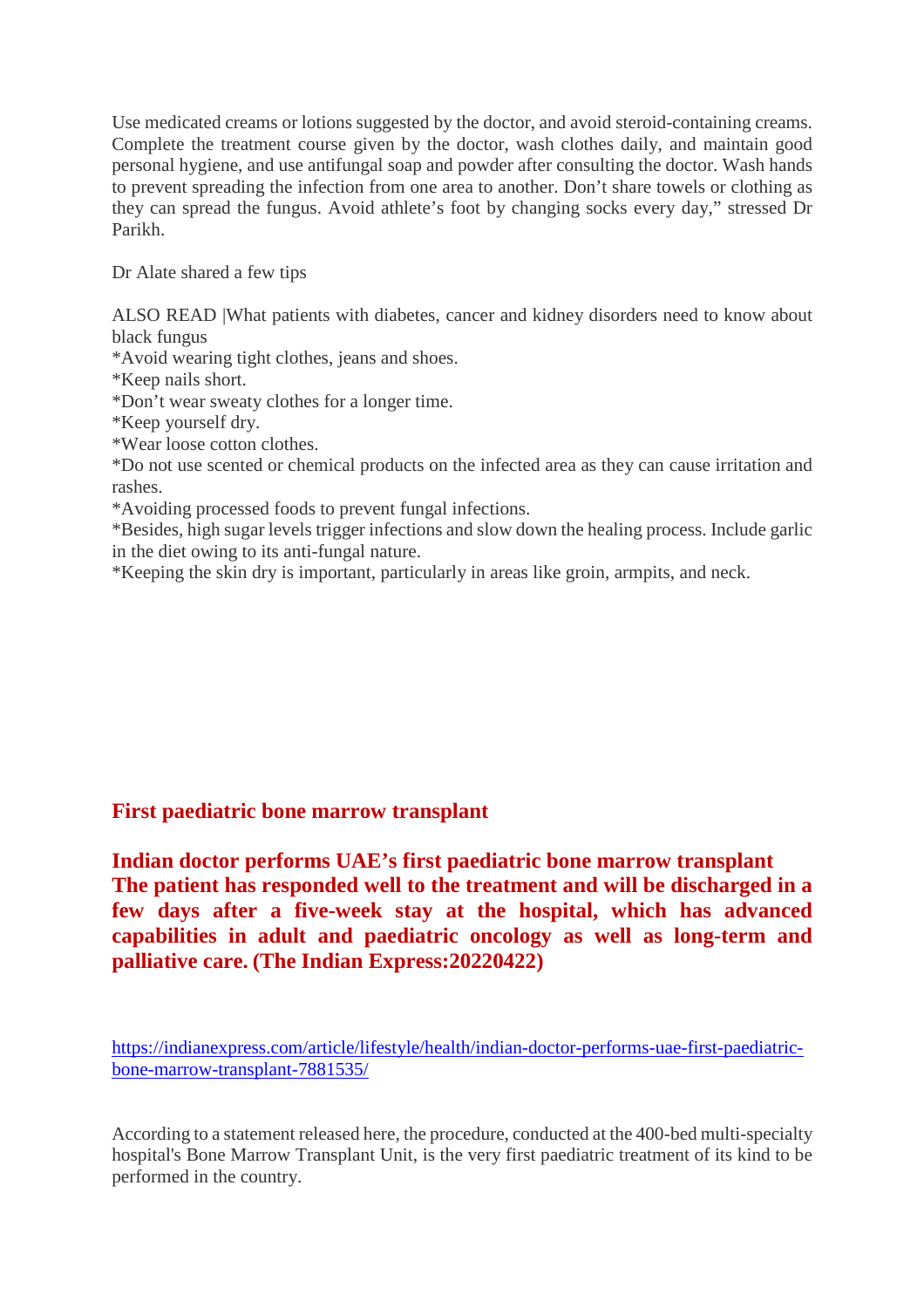An Indian doctor in Abu Dhabi has performed the first paediatric stem cell bone marrow transplant in the UAE, the hospital where it was performed has announced.

The highly advanced allogeneic procedure was successfully carried out on a five-year-old girl from Uganda with sickle cell disease by Dr. Zainul Aabideen, Head of the Department of Paediatric Hematology and Oncology at Burjeel Medical City.

According to a statement released here, the procedure, conducted at the 400-bed multi-specialty hospital's Bone Marrow Transplant Unit, is the very first paediatric treatment of its kind to be performed in the country.

The patient's 10-year-old sister donated her bone marrow for the transplant at Burjeel Medical City, a flagship hospital of VPS Healthcare.

Sickle cell disease is a genetic disorder, which results in an abnormality in the hemoglobin found in red blood cells, causing them to become sickle-shaped and leading to several complications including anaemia, swelling in the hands and feet, frequent pain, acute chest syndrome, and sometimes stroke.

Prior to the treatment, the child had been regularly admitted to the hospital due to complications arising from her disease since birth.

"As this was a life-threatening condition, the only curative option was bone marrow transplantation. Before this procedure, the patient suffered a lot. The entire care team here at the hospital and the child's parents are delighted that the transplant will relieve this pain from her life," said Dr. Aabideen.

The patient has responded well to the treatment and will be discharged in a few days after a five-week stay at the hospital, which has advanced capabilities in adult and paediatric oncology as well as long-term and palliative care.

Earlier, pediatric patients in the UAE who had to undergo allogeneic stem cell bone marrow transplants travelled to the US, the UK, India, and other European countries. Burjeel Medical City plans to expand its bone marrow transplant capabilities across the region to continue to change the lives of adults and children suffering from chronic and life-altering conditions.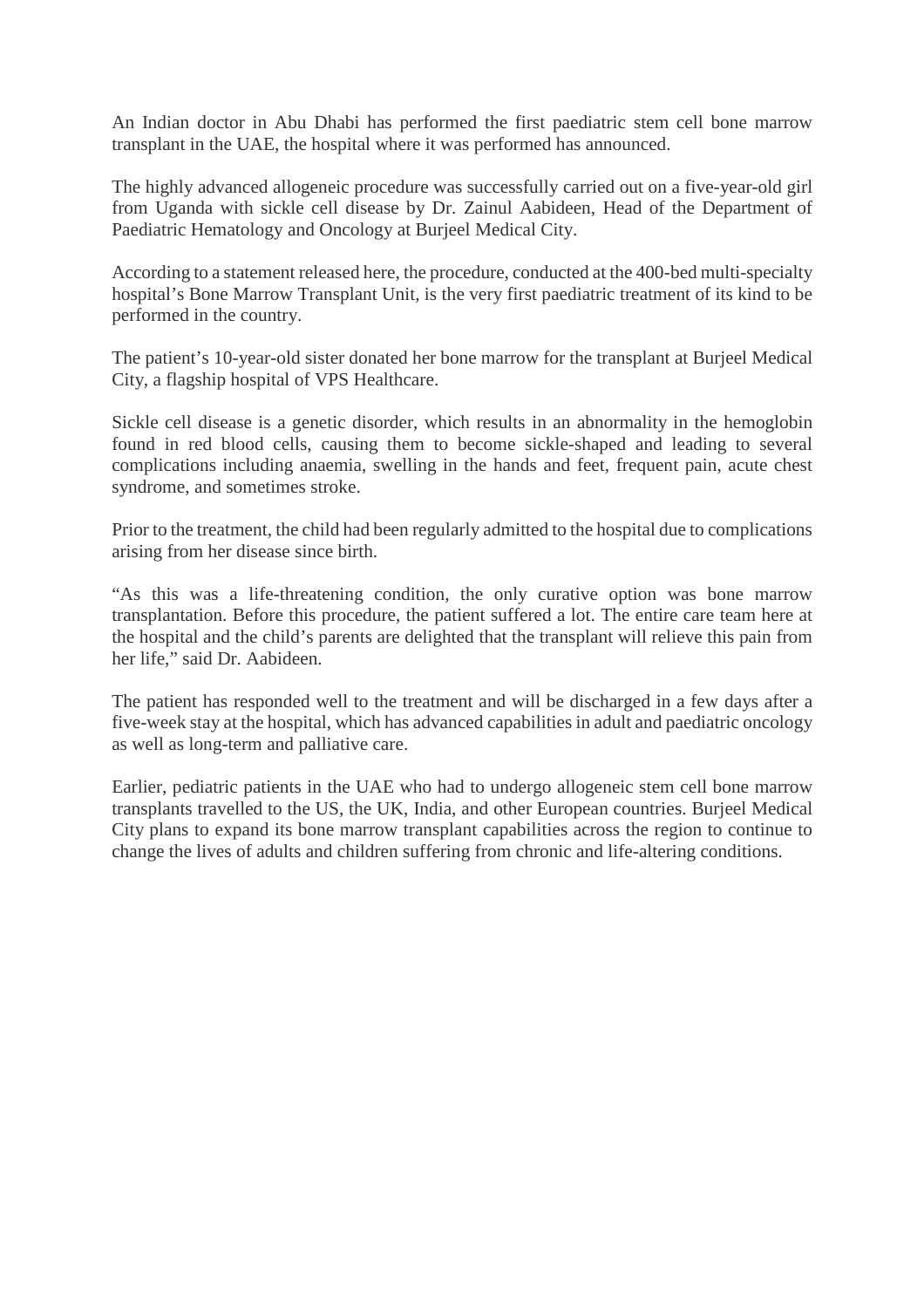#### **New Omicron sub-variant**

**Delhi labs detect new Omicron sub-variant, government yet to confirm The samples that tested positive for BA.2.12.1 have been sent to the country's apex Covid-19 genome sequencing consortium, INSACOG, for confirmation, according to officials from Delhi's health department. (The Indian Express:20220422)**

https://indianexpress.com/article/lifestyle/health/omicron-sub-variant-detected-insacog-7880941/

The new variant was found after Delhi started sequencing all positive samples with a CT value of 25 or less from April 9 onwards. (AP Photo)

Genome sequencing laboratories in Delhi have detected a variant of the Omicron sub-variant BA.2—whose emergence was first announced by the New York health department—which has a 23-27 per cent growth advantage over the original sub-variant.

The samples that tested positive for the new sub-variant (BA.2.12.1) have been sent to the country's apex Covid-19 genome sequencing consortium, INSACOG, for confirmation, according to officials from Delhi's health department.

"We have not detected the sub-variant yet. We have known of this sub-variant only for a couple of weeks and it will take some time before we can say whether it is more transmissible or whether it causes different symptoms," said a senior official from INSACOG.

Also Read |New India-UK study to focus on Ashwagandha's use in treating Long Covid Another expert, on the condition of anonymity, said that the new variant was unlikely to lead to an increase in hospital admissions. "Even if it spreads faster, it is similar to the Omicron variant that drove the third wave in India. A huge proportion of the people have already been exposed to it. This variant is unlikely to lead to an increase in severe disease and hospitalisations," the expert said. The expert also pointed to the good vaccination coverage.

Meanwhile in Delhi, the health department is reviewing the metadata of the samples found to have the BA.2.12.1 to see whether the infections were clustered or found in samples from across the city, indicating a wider spread.

The new variant was found after Delhi started sequencing all positive samples with a CT value of 25 or less from April 9 onwards. The CT value is the number of cycles a sample has to be amplified before the virus is detected. The lower the viral load, the higher the CT value. Samples with a CT value of more than 25 cannot be sequenced well.

1Umar Khalid's Amravati speech was offensive and hateful, says Delhi HC 2Gurgaon: Man shot dead by former tenant, cops suspect personal enmity 3RRTS on track, speed spans installed to cross Eastern Peripheral Expressway More from Delhi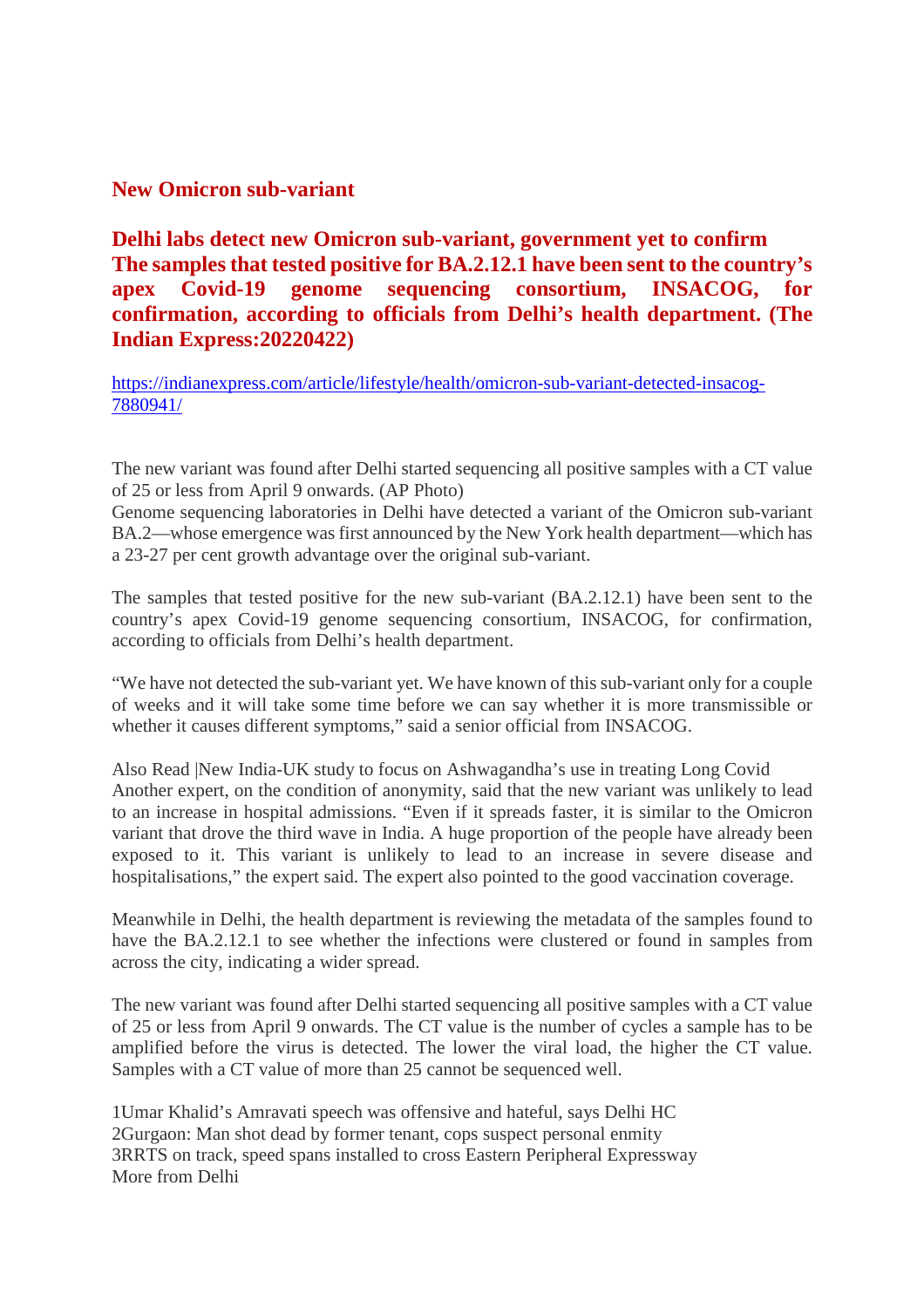Delhi was sequencing all such positive samples towards the end of 2021, when there was a lull in cases between the second and the third waves of the pandemic. This was discontinued when the cases started rising in December-end and the beginning of January.

 $\triangle$  The above article is for information purposes only and is not intended to be a substitute for professional medical advice. Always seek the guidance of your doctor or other qualified health professional for any questions you may have regarding your health or a medical condition.

#### **Sleeping**

#### **The best sleeping position according to Ayurveda is… "In my study of Ayurveda and sleep, I discovered the science of sleep direction according to Ayurved," Dr Dixa Bhavsar wrote on Instagram (The Indian Express:20220422)**

https://indianexpress.com/article/lifestyle/health/best-worst-sleeping-position-directionsound-sleep-health-ayurveda-7863700/

Sleeping positionIf you are facing trouble sleeping well, try changing the direction of sleeping tonight. (Source: Getty Images/Thinkstock)

Sound sleep is essential for smooth everyday functioning. From enhancing productivity, mood, energy levels, and concentration to also keeping the mental and physical health in check good sleep is responsible for maintaining overall well-being. As such, lack of sleep or poor quality of sleep can have a host of long-term consequences.

Apart from practising habits such as staying away from caffeine and screen hours before hitting the bed, deep breathing, and limiting daytime naps among other things, it's also important to pay special focus towards the direction and position of your sleep, according to Ayurveda.

ALSO READ |Top three reasons why you should consume mulberry this season Ayurvedic expert Dr Dixa Bhavsar shared the Ayurvedic science of sleep direction and said, "you should never sleep with your head facing north." Further, she detailed the impact of sleeping in different directions.

#### **Type 2 diabetes**

**Are newly diagnosed type 2 diabetes patients at risk of developing some form of cardiovascular disease?**

**Type 2 diabetes is caused when the insulin hormone does not properly regulate glucose in the body. (The Indian Express:20220422)**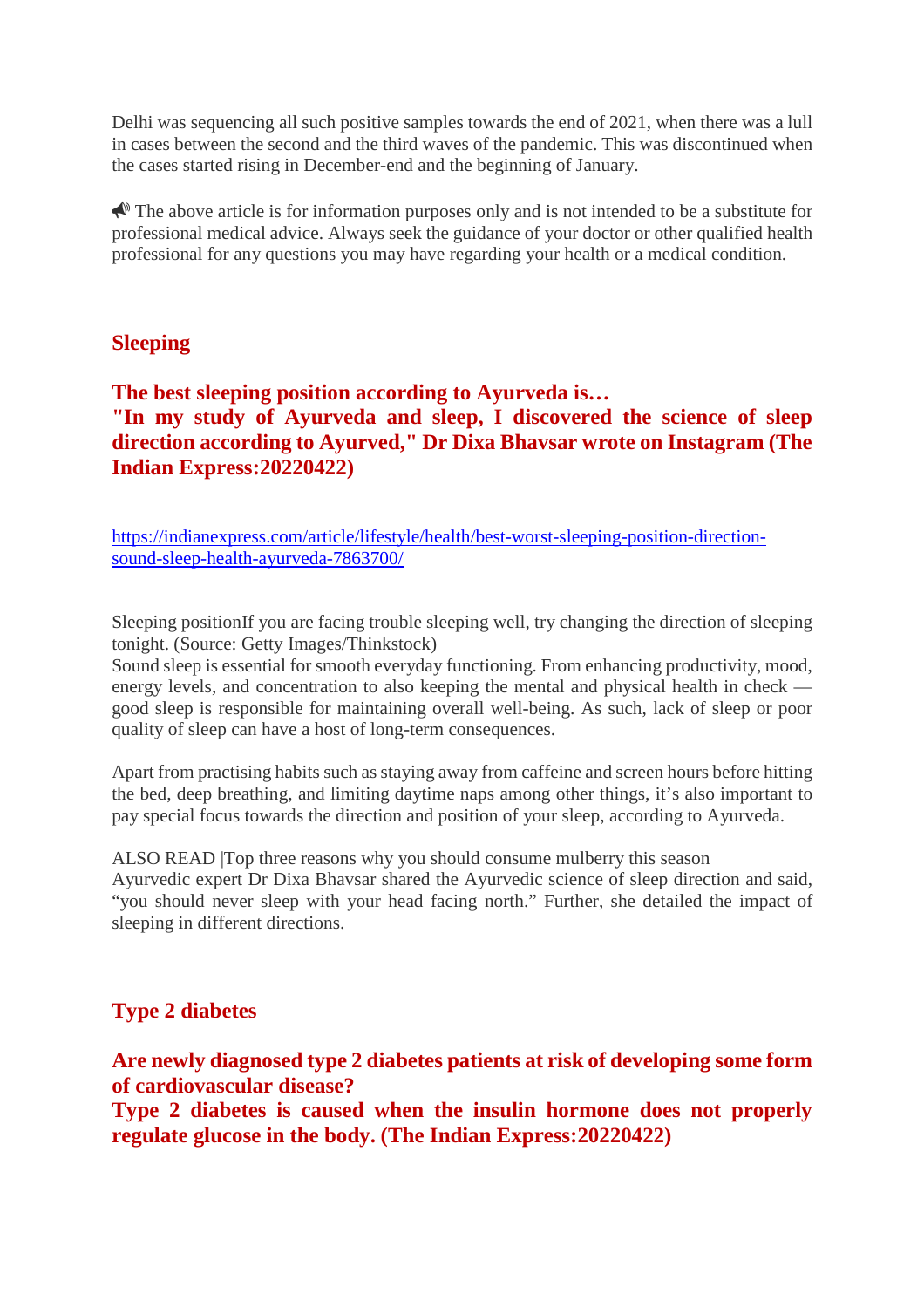https://indianexpress.com/article/lifestyle/health/new-study-newly-diagnosed-type-2 diabetes-patients-cardiovascular-disease-7868671/

diabetes, pandemicDiabetes may increase cardiovascular disease risk (Source: Getty Images/Thinkstock)

A new study has revealed that over 55 per cent of newly diagnosed type 2 diabetes mellitus (T2DM) patients in India have low HDL-C (High Density Lipid – Cholesterol) values, indicating that they are at higher risk of developing some form of cardiovascular disease in their lifetime. Type 2 diabetes is caused when the insulin hormone does not properly regulate glucose in the body.

Following the recent recommendations from the Lipid Association of India, and QRISK3 score2 (a prediction algorithm for cardiovascular disease), the study aimed at investigating the extent of cardiovascular disease (CVD) risk in newly diagnosed type 2 diabetes patients in India.

India Diabetes Study also suggested that 42 per cent of such patients are at a high risk of hypertension. The mean BMI of the patients was recorded to be 27.2 – classified as overweight, as per the Indian Consensus Group guidelines.

Also Read |Exercise may help treat long Covid-induced diabetes, depression: Study Co-authored by 16 doctors between 2020-2021, the study was conducted in partnership with over 1,900 physicians by Eris Lifesciences with a sample size of 5,080 patients with a mean age of 48 years, from across 27 states in India. It has been published in the Public Library of Science (PLOS) journal.

(Source: Getty Images/Thinkstock) It is known that type 2 diabetes is caused when the insulin hormone does not properly regulate glucose in the body. (Source: Getty Images/Thinkstock) Some of the key findings of the report are:

\*92.5 per cent and 83.5 per cent of total patients are not on any cholesterol lowering and antihypertension treatment

\*Low HDL-C value was the most frequent major risk (55.6 per cent)

\*82.5 per cent patients appeared to have at least one cholesterol abnormality

\*37.3 per cent patients were hypertensive and younger than 65 years of age

\*According to the QRISK3 calculation, obese patients in the current population had 17.1 per cent risk of CVD as compared to 14.8 per cent for those with lower BMI

\*11.2 per cent patients had Target Organ Damage – a chronic kidney disease in the 3b or higher stage

Dr R K Sahay, Department of Endocrinology, Osmania Medical College, Osmania General Hospital, Hyderabad, President of Endocrinology Society of India and the co-author of the study said, "Atherosclerotic cardiovascular disease is a significant risk factor in diabetic patients. Along with glucose control, it is important to follow a robust regimen that is inclusive of optimum lipid lowering treatment, in order to reduce CVD risk. Another important finding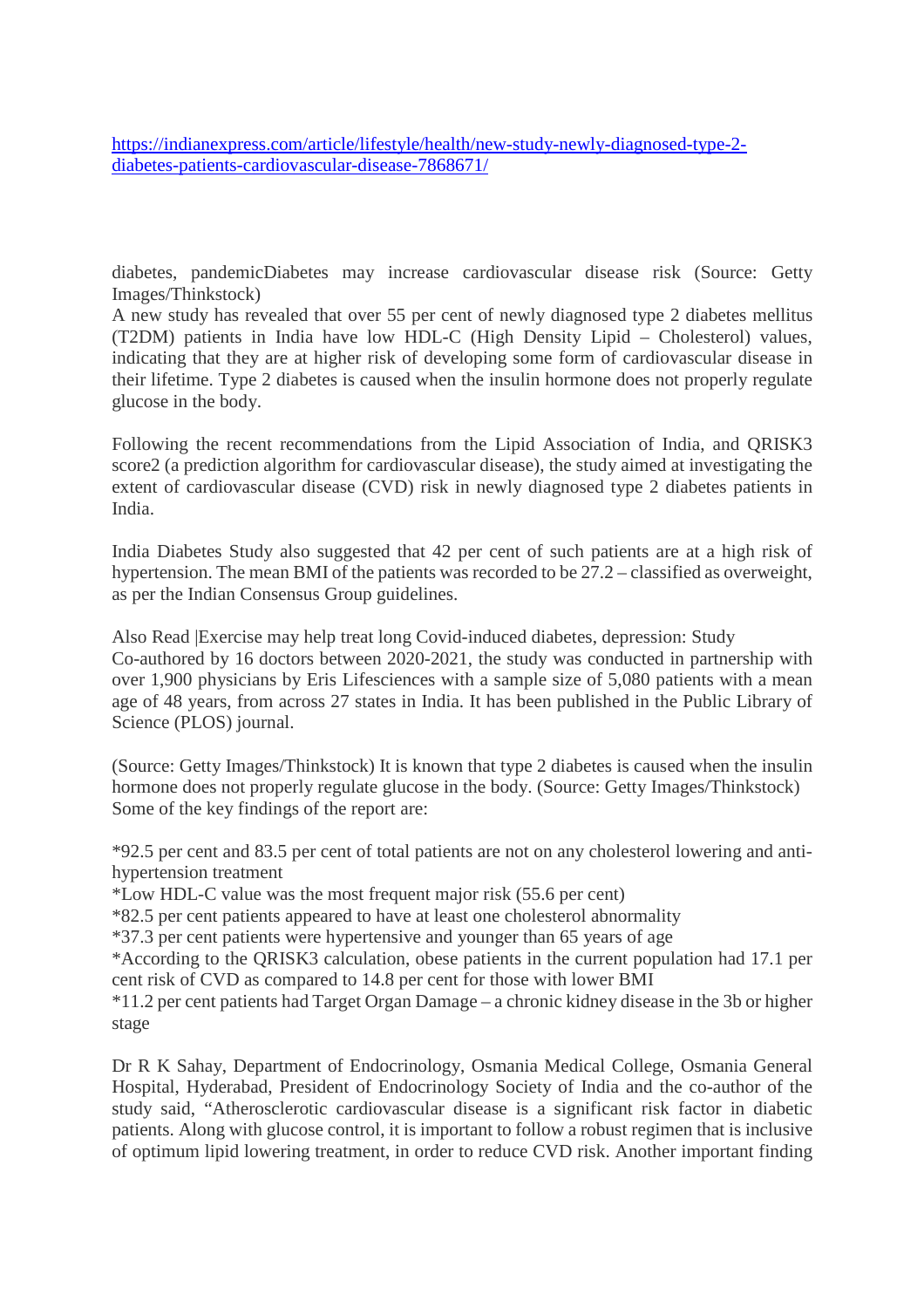that emerged from the study is the increased average BMI (Body Mass Index) of Indians. Physical activity and diet control are crucial to managing diabetes effectively. "

Also Read |'Women-centric approaches should be encouraged for effective management of diabetes'

The findings support the fact that further nationwide cardiovascular disease risk identification programs and prevention strategies to reduce the occurrence of cardiovascular diseases are warranted, Dr A G Unnikrishnan, CEO and chief of endocrinology at Chellaram Diabetes Institute, Pune, and the Principal Investigator of the study told indianexpress.com during the launch of the study.

While treatment should focus on dietary changes, physical activity and glucose control, addressing cardiovascular risk by strategies like blood pressure control and lipid management offer a more holistic way of management– as also suggested in the India Diabetes Study, he added.

For more lifestyle news, follow us on Instagram | Twitter | Facebook and don't miss out on the latest updates!

 $\bigotimes$  The above article is for information purposes only and is not intended to be a substitute for professional medical advice. Always seek the guidance of your doctor or other qualified health professional for any questions you may have regarding your health or a medical condition.

#### **Menstrual hygiene**

**Menstrual hygiene: What are tampons, and why you should not use the super-absorbent variety**

**The way a tampon works is that it can be inserted into the vagina and made to collect all the blood, much like a menstrual cup(The Indian Express:20220422)**

https://indianexpress.com/article/lifestyle/health/tampons-alternative-sanitary-padsmenstrual-health-7878270/

tampons, what are tampons, how do tampons work, tampons versus sanitary pads, menstrual health, menstrual hygiene, indian express newsTampon is a cylindrical object that goes inside the vagina to absorb all of the menstrual blood. (Photo: Getty/Thinkstock)

Many people prefer tampons to sanitary pads, because they find it more convenient and comfortable, without having to deal with rashes that accompany pads, especially when they are worn for a long period of time.

ALSO READ |Can a menstrual cup get stuck in the vagina? Doctor explains why it's not possible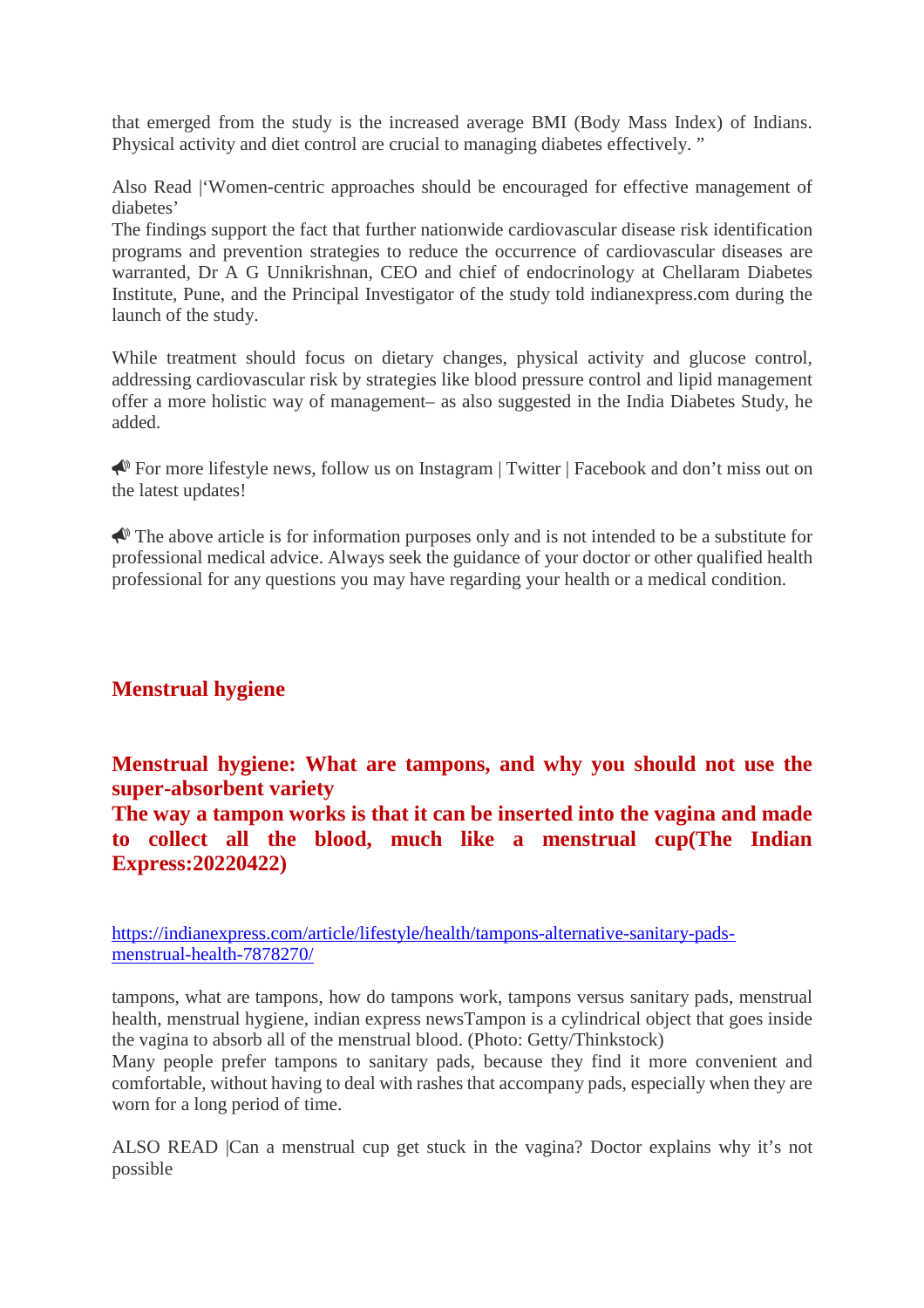What are tampons?

For those who are curious about what tampons really are and how they work, Dr Tanaya, aka Dr Cuterus, has an interesting explanation. She took to Instagram to share in a video that a tampon is a cylindrical object that goes inside the vagina to absorb all of the menstrual blood.

It can be pulled out with the help of a string that is attached to it.

View this post on Instagram

A post shared by Dr. Tanaya | Millennial Doctor (@dr\_cuterus)

She demonstrated in the video how the menstrual blood collects in the uterus and is passed into the vaginal canal, after which it comes out of the vagina. The way a tampon works is that it can be inserted into the vagina and made to collect all the blood, much like a menstrual cup.

Things to keep in mind while using a tampon

tampons, what are tampons, how do tampons work, tampons versus sanitary pads, menstrual health, menstrual hygiene, indian express news Do you prefer tampons to sanitary pads? (Photo: Getty/Thinkstock)

"Please do not use the super-absorbent ones; they are linked with a deadly infection called 'toxic shock syndrome'," the doctor warned.

Healthline defines toxic shock syndrome (TSS) as a "rare but serious medical condition caused by a bacterial infection". It can be caused when the "bacterium Staphylococcus aureus gets into the bloodstream and produces toxins". Symptoms may appear suddenly, and in most cases, may include: sudden fever, headache, low blood pressure, muscle ache, confusion, nausea, diarrhea, vomiting, among others.

#### **Need to integrate Ayurveda, Yoga with modern medical practices**

**Need to integrate Ayurveda, Yoga with modern medical practices: Mansukh Mandaviya Addressing the 62nd Foundation Day of the National Academy of Medical Sciences here, Mandaviya said both traditional and modern systems of**

**medicine have their own benefits. (The Indian Express:20220422)**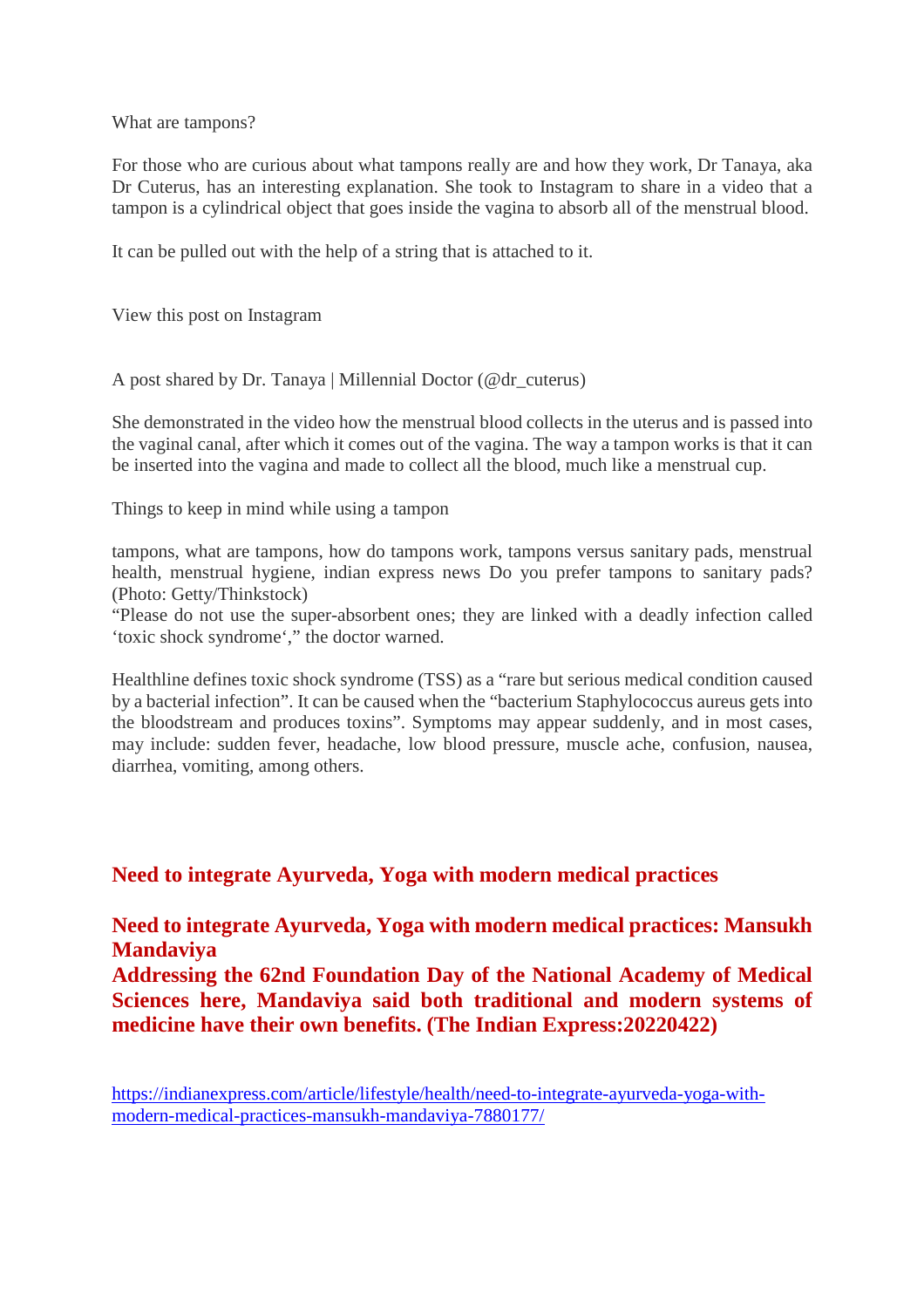Union Health minister Mansukh Mandaviya on Thursday underlined the need to intergrate indigenous medical systems like Ayurveda and Yoga with modern medical practices to provide holistic healthcare solution to the people.

Addressing the 62nd Foundation Day of the National Academy of Medical Sciences here, Mandaviya said both traditional and modern systems of medicine have their own benefits.

While Ayurveda and traditional systems of medicine are effective in preventive healthcare, modern medicines have a major role in diagnosis and treatment of diseases, he said.

"The need of the hour is to integrate our own indigenous medical systems like Ayurveda and Yoga with modern medical practices," he said.

Speaking on India's fight against the pandemic, the minister said the world is amazed at India's COVID-19 management and vaccination drive.

On advancements in India's healthcare facilities witnessed during the pandemic, the minister said, "We not only developed the Covid vaccine but also manufactured and exported them in a very short time.

"There were gloomy projections made on India's Covid management strategy but we were not only able to manage the pandemic well but also shared our best practices globally."

"This nation never had a shortage of manpower or brainpower. We only have to be selfconfident," the minister said, adding that research and innovation leads to the growth of any country.

"You go to Dholavira in Gujarat, go to Lothal. Dholavira has 5,000 years old civilization. This shows how civilized we were, how developed our science was at that time," he said.

#### **Active COVID-19 cases**

#### **Active COVID-19 cases in country rise to 14,241 (The Hindu:20220422)**

https://www.thehindu.com/news/national/active-covid-19-cases-in-country-rise-to-14241/article65344248.ece

The death toll climbed to 5,22,116 with 54 fresh fatalities

With 2,451 new coronavirus infections being reported in a day, India's total tally of COVID-19 cases rose to 4,30,52,425, while the active cases increased to 14,241, according to the Union Health Ministry data updated on Friday.

The death toll climbed to 5,22,116 with 54 fresh fatalities, the data updated at 8.00 a.m. stated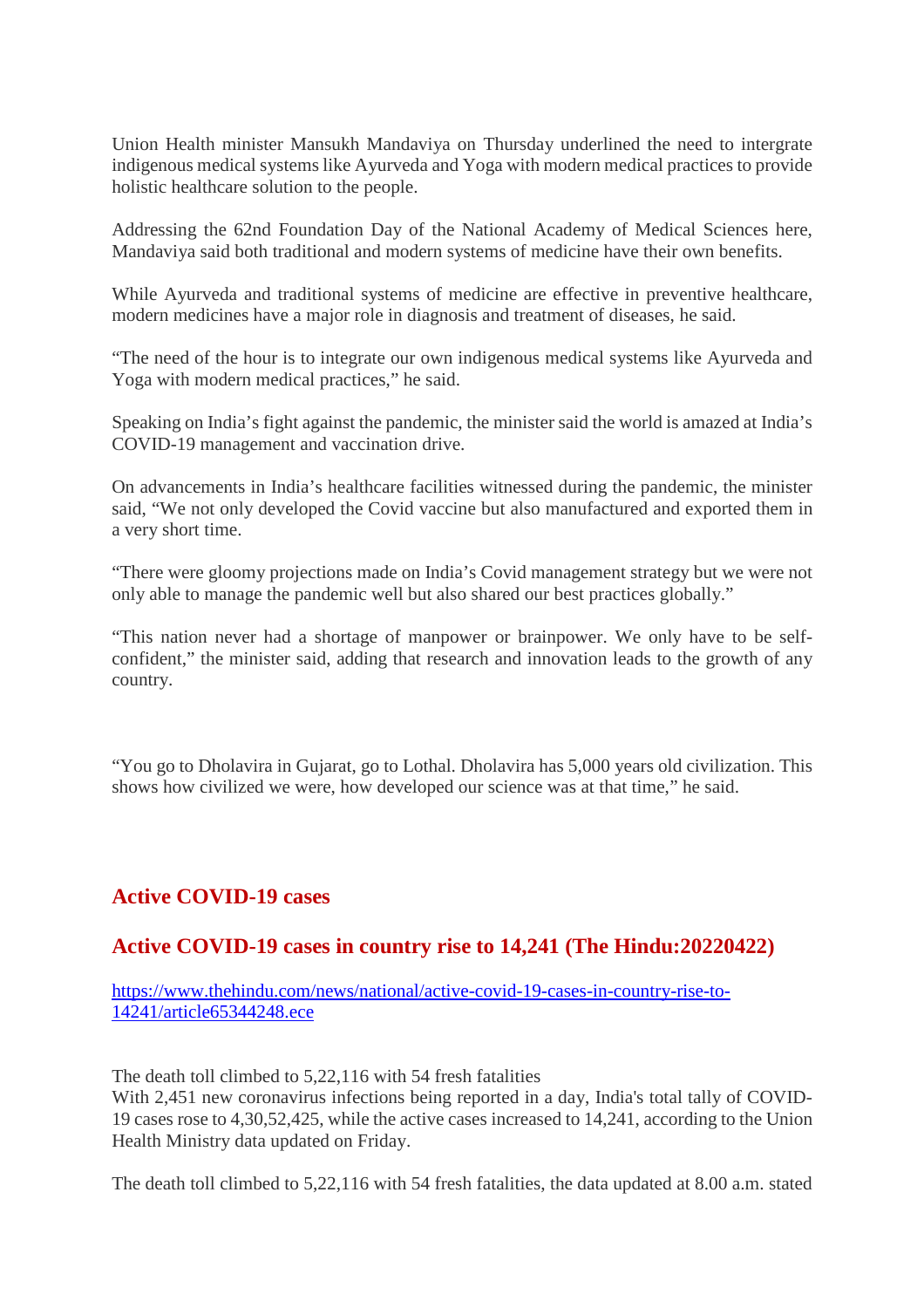#### **Pfizer's COVID-19 antiviral pill**

#### **WHO 'strongly recommends' Pfizer's COVID-19 antiviral pill (The Hindu:20220422)**

https://www.thehindu.com/sci-tech/health/who-strongly-recommends-pfizers-covid-19 antiviral-pill/article65343217.ece

New recommendation was based on the findings of two trials involving almost 3,100 patients which showed that Paxlovid reduced the risk of hospital admission by 85%

The World Health Organization said Friday it "strongly recommended" Pfizer's Covid-19 antiviral pill Paxlovid for patients with milder forms of the disease who were still at a high risk of hospitalisation.

However, the UN agency warned it was "extremely concerned" that the inequality in access seen with Covid vaccines would again leave low- and middle-income countries "pushed to the end of the queue".

Return to frontpage Our code of editorial values

Related Topics Coronavirushealthmedicine **Comments** 

Comments will be moderated by The Hindu editorial team.

Comments that are abusive, personal, incendiary or irrelevant cannot be published.

Please write complete sentences. Do not type comments in all capital letters, or in all lower case letters, or using abbreviated text. (example: u cannot substitute for you, d is not 'the', n is not 'and').

We may remove hyperlinks within comments.

Please use a genuine email ID and provide your name, to avoid rejection.

#### **Fourth wave of COVID-19?**

#### **Is India heading towards a possible fourth wave of COVID-19? (The Hindu:20220422)**

https://www.thehindu.com/opinion/op-ed/is-india-heading-towards-a-possible-fourth-waveof-covid/article65341438.ece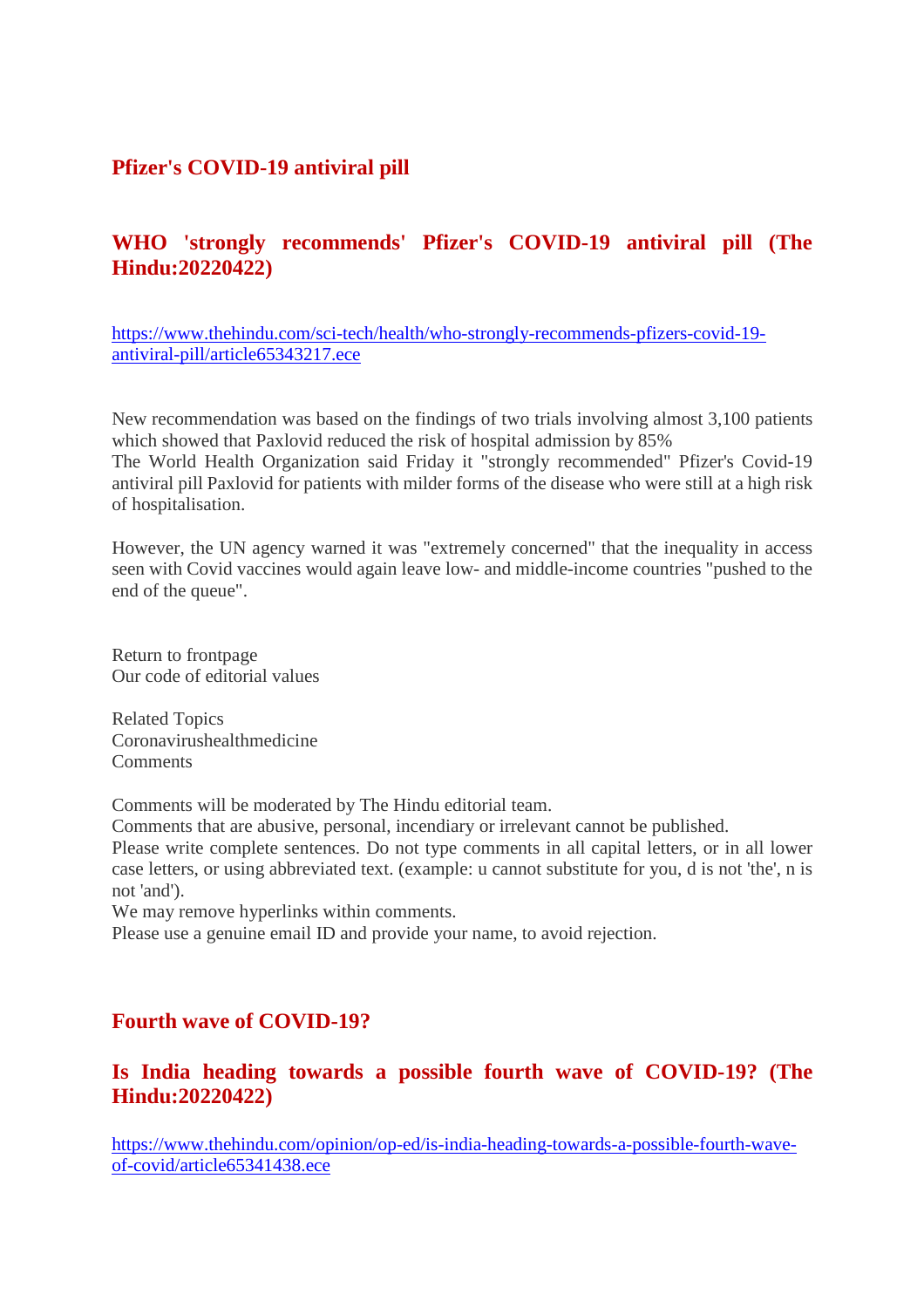Masking and vaccination, the best tools available today, are the need of the hour The number of fresh cases of COVID-19 in the country has been going up steadily in Delhi and Maharashtra, considered bellwether States in the country, as far as the pandemic goes. Is this an indication of a further COVID-19 wave in India, and what are the precautions that people and health systems have to take

#### **Omicron Sub Lenage (The Indian Express:20220422)**

https://epaper.bhaskar.com/detail/1255742/40005248684/mpcg/22042022/194/image/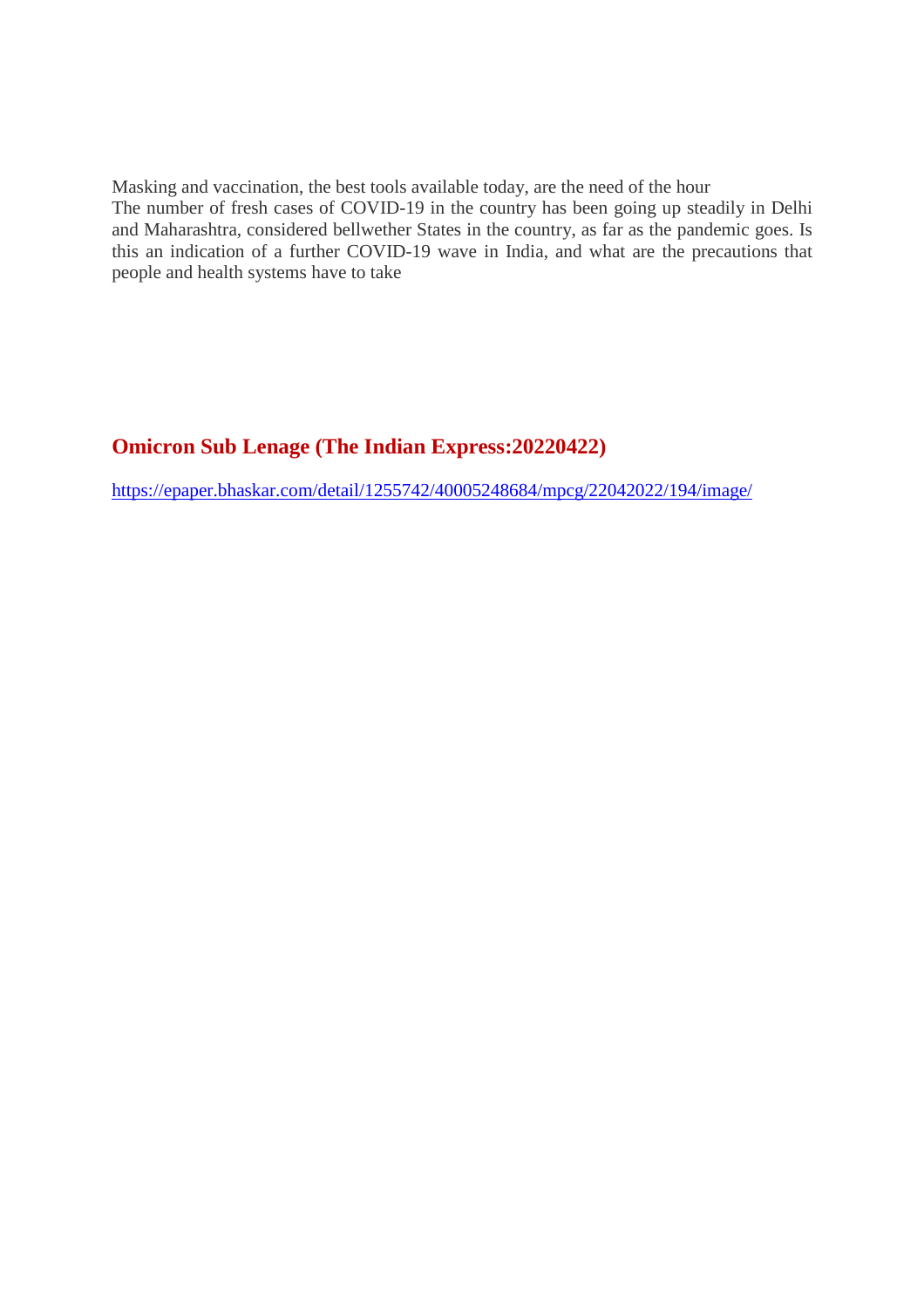# **कोरोना •** एंटीबॉडी कम होगी तो संक्रमण संभव दिल्ली में ओमिक्रॉन के नए सब-लीनेज मिले, मरीज गंभीर होने की आशंका नहीं

## भीडभाड से बचें और मास्क जरूर लगाएं

आईसीएमआर के डॉ. समीरन पांडा का कहना है कि अभी तक इस सब-लीनेज से प्रभावित मरीजों में कोई गंभीर लक्षण नहीं देखे गए हैं। इसलिए यह कहना कि यह खतरनाक हो सकता है. ठीक नहीं है। हां यह जरूर है कि लोगों को भीडभाड से बचना चाहिए और मास्क जरूर लगाना चाहिए। यदि किसी व्यक्ति में एंटीबॉडी कम होगी. तो संक्रमण का खतरा हो सकता है। नए सब-वैरिएंट की वजह से हल्का बखार और सुखी खांसी दो से तीन दिन रह सकती है।

> स्वास्थ्य संगठन की ओर से अभी इस सब-लीनेज को वैरिएंट ऑफ कंसर्न या वैरिएंट ऑफ इंटरेस्ट नहीं माना है। जाने-माने वायरोलॉजिस्ट शाहिद जमील का कहना है कि उत्तर-पर्वी अमेरिका. ब्रिटेन और कई अफ्रीकी देशों में यह सब-लीनेज मिला है। जहां भी ओमिक्रॉन होगा. वहां वायरस म्युटेट होकर इस तरह का सब-लीनेज बना सकता है।

सत्रों के मताबिक दिल्ली सरकार के इंस्टीटयट ऑफ लिवर एंड बिलियरी साइंसेज (आईएलबीएस) में दिल्ली के कोरोना मरीज की विस्तृत जीनोम सिक्वेंसिंग करने पर नया सब-लीनेज (बीए.2.12.1) पाया गया है। हालांकि विशेषज्ञ इस बात से इनकार कर रहे हैं कि दिल्ली-एनसीआर में मरीजों की संख्या बढने की वजह सिर्फ यह सब-लीनेज है। विश्व

### - उत्तर-पूर्वी अमेरिका, ब्रिटेन और अफीकी देशों में पाया गया है नया सब-लीनेज

भास्कर न्यूज | नई दिल्ली

दिल्ली में ओमिक्रॉन वैरिएंट के नए सब-लीनेज (बीए.2.12.1) मिलने से न सिर्फ दिल्ली बल्कि देश के दसरे हिस्सों में भी मरीजों की संख्या बढने की आशंका है। हालांकि अच्छी बात यह है कि इससे मरीजों के गंभीर होने का खतरा नहीं है। विशेषज्ञों का कहना है कि अब भी भीड से बचना और मास्क जरूर लगाना चाहिए ताकि संक्रमण के खतरे को टाला जा सके। नए सब-लीनेज पर स्वास्थ्य मंत्रालय की ओर से कछ भी स्पष्ट नहीं कहा गया है।

https://epaper.bhaskar.com/detail/1255742/26302637929/mpcg/22042022/194/image/